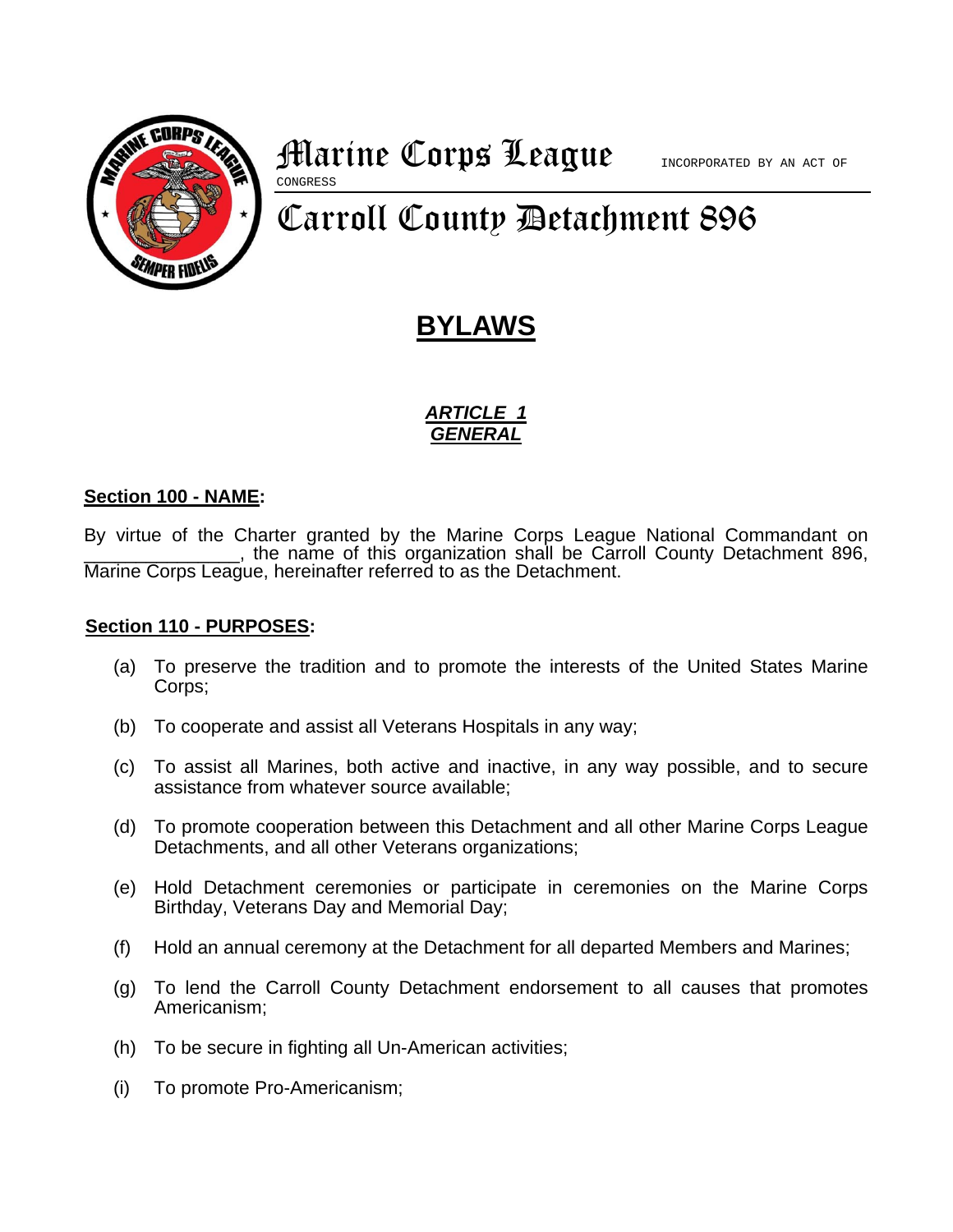(j) To involve the Detachment in as many school and youth activities, and to preserve the image of the United States Marine Corps and patriotism.

## **Section 120 - DISSOLUTION:**

In the case the Detachment is dissolved, all property and monies shall be distributed to the Department of Maryland, Marine Corps League.

## **Section 130 - NATIONAL AND DEPARTMENT BY-LAWS:**

National Bylaws and Department of Maryland Bylaws shall take precedent to any and all of the Detachment Bylaws. Every effort should be made to conform the Detachment Bylaws in a timely manner after a change has been made that conflicts with the National By-Laws or Department of Maryland By-Laws.

## **Section 140 - POLICY:**

- (a) The supreme power of the Detachment shall be vested always in its membership functioning through its Board of Trustees.
- (b) The Detachment shall never take part in any labor or management dispute or issue, and it shall be ever non-sectarian, non-political and non-partisan; nor shall it be biased on the grounds of race, color, creed, nationality or sex, nor shall it be used as a medium of political ambitions or preferment's; nor shall former or present Military rank or former or present civilian position be used as the basis for special consideration or preference.
- (c) Nothing in the preceding subsection shall prohibit the Detachment from participating in political issues affecting the welfare of the United States Marine Corps, the National Security of our nation, or any veterans claims for justice arising from service in the Armed Forces of the United States of America.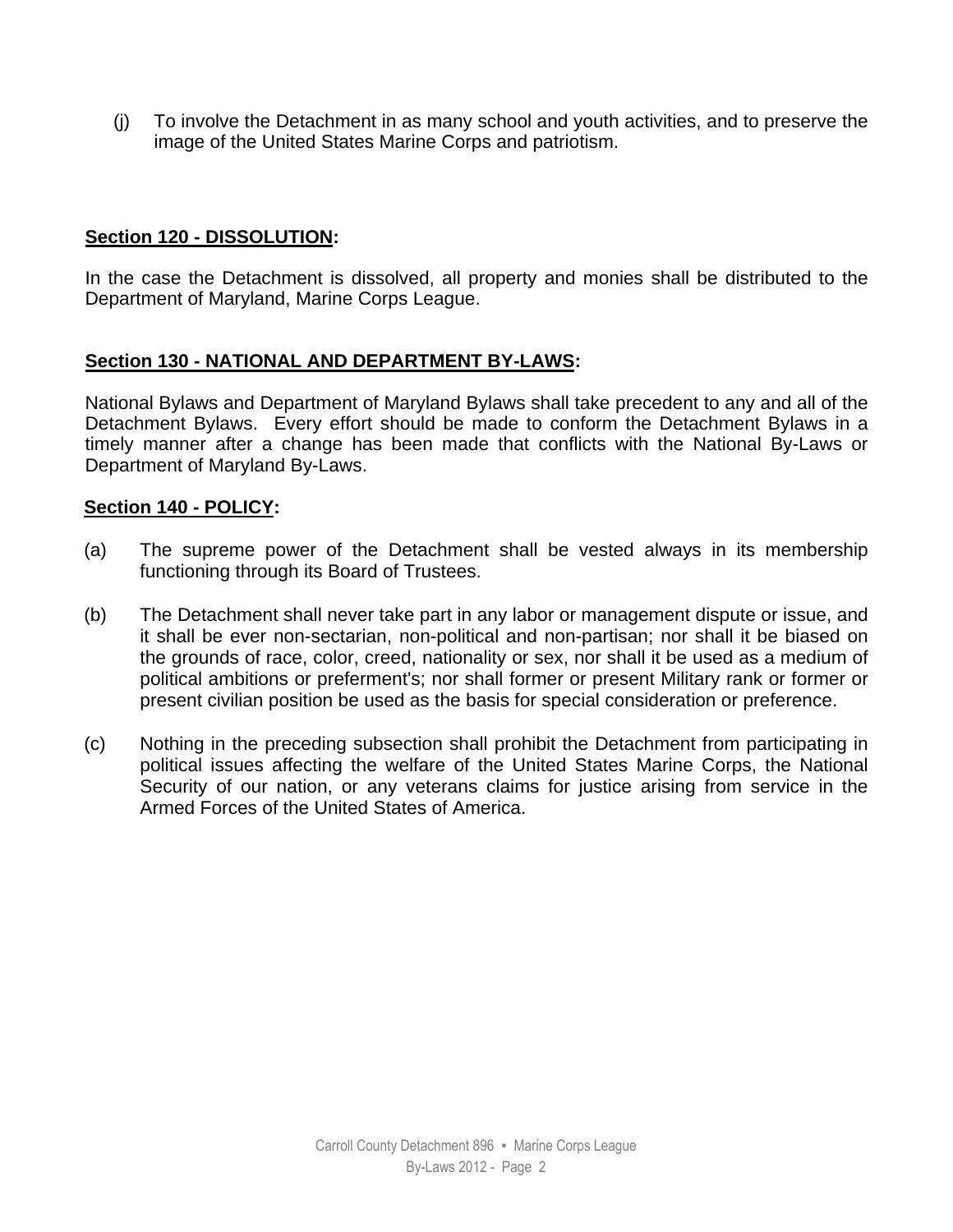## *ARTICLE 2 MEMBERSHIP*

## **Section 200 - MEMBERSHIP:**

The Detachment shall be the sole judge of its membership. The Detachment however, may not accept as a member any person whose name has been stricken from the rolls of the Marine Corps League by a Department or the National Organization. (National By-Laws apply)

## **Section 210 - REGULAR MEMBERSHIP:**

- (a) Only persons who are serving or who have served honorably in the United States Marine Corps, "ON ACTIVE DUTY" for not less than ninety (90) days and persons who are serving or who have served in the United States Marine Corps Reserve and have earned no less than ninety (90) Reserve Retirement Credit Points and U.S. Navy Corpsmen who have trained with Marine FMF Units in excess of ninety (90) days and earned the Marine Corps Device (clasp) worn on the Service Ribbon and those who earn the Warfare Device authorized for FMF Corpsmen shall be eligible for regular membership in the Marine Corps League. Additionally, some Korean War Era Marines who were ordered to active duty prior to completion of Recruit Training or Officers Training and subsequently received an Honorable Discharge prior to completion of ninety (90) days active or Reserve duty, shall be deemed eligible for Regular Membership. Nothing in the National Bylaws Section 600(a) shall be deemed to be retroactive prior to August 10, 2002, to affect current Regular Members.
- (b) A DD214 shall be presented by new and transferring members as proof of Honorable service/discharge along with membership/transfer application.
- (c) All regular members are required to complete and sign a membership application. Membership applications will be kept on file (without social security numbers) by the Detachment.
- (d) The detachment will pay for the initial membership of any Active Duty Marine meeting the requirements set forth in (a), (b), and (c) above.

## **Section 220 - ASSOCIATE MEMBER:**

(a) Those individuals not qualified for membership in the Marine Corps League or Marine Corps League Auxiliary who espouse the principals and purposes of the Marine Corps League as contained in the Congressional Charter may upon application to a Detachment, or National Headquarters, be accepted for Associate Membership in the Marine Corps League. Associate Members upon acceptance will pay dues in the same amounts as prescribed for regular members, including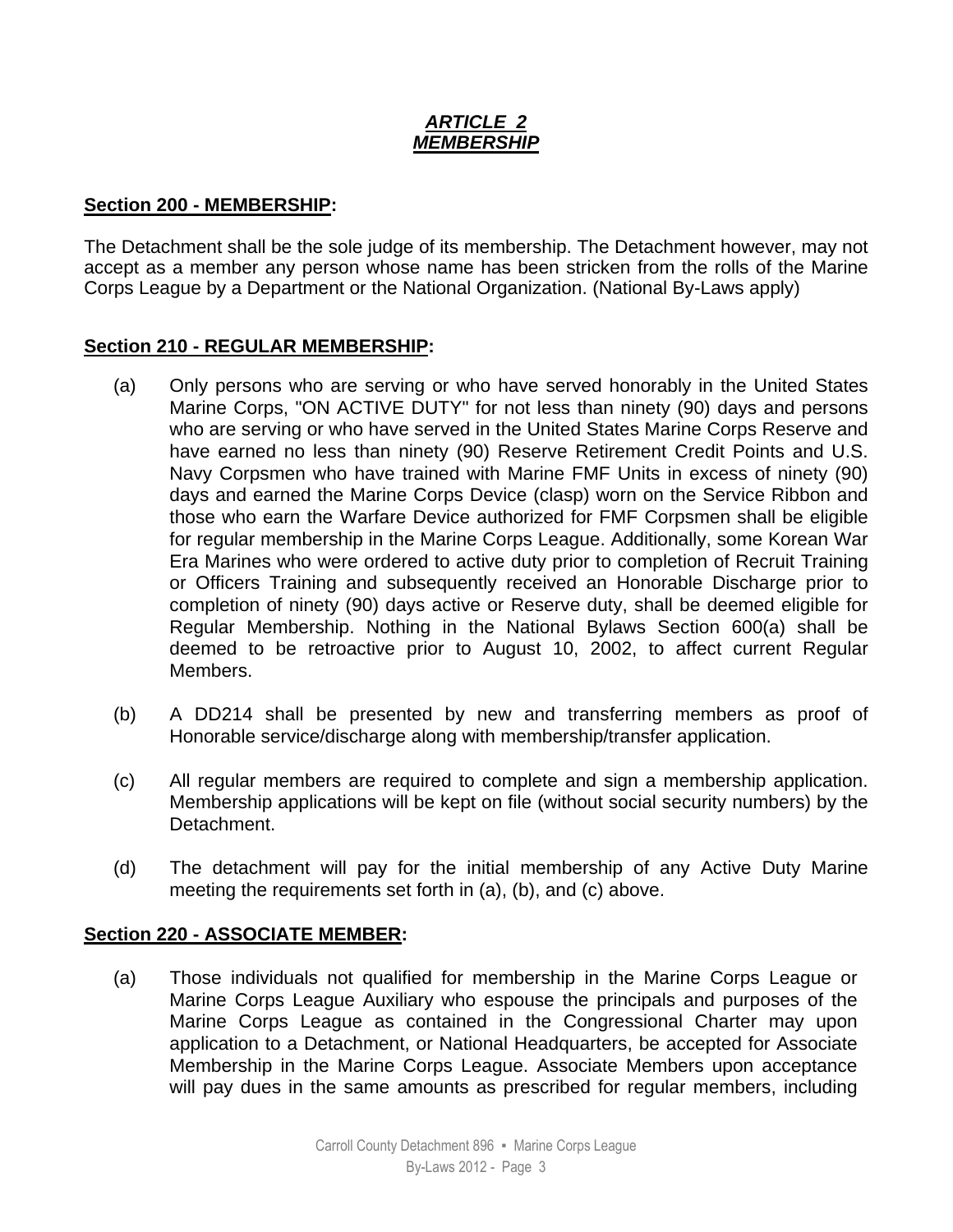initiation fees. A membership pin and membership card indicating "Associate Member" will be issued by National Headquarters. Uniform and cover, including ornamental device and lettering will be established by the National Uniform Committee. An Associate Member shall be entitled to all the rights, Privileges and benefits of a regular member, except as provided herein such member may not vote nor hold elective office within the Marine Corps League. Detachments and Departments may, by provision in their Bylaws and/or Administrative Procedures, allow an Associate Member to vote on the internal affairs of the Detachment or department on matters not affecting Marine Corps League Policy, nor may they vote on any membership application or in any election. (National Bylaws prevail)

- (b) Individuals who are serving or have served in other branches of the Armed Forces of the United States must have served honorably.
- (c) Individuals, applying for Associate Membership subsequent to August 11, 1995, must have reached the statutory minimum age for enlistment into the United States Marine Corps or United States Marine Corps Reserve prior to being enrolled as an Associate Member.
- (d) The number of Associate Members in the Detachment shall not exceed ten percent (10%) of the Regular Membership.
- (e) All associate members are required to complete and sign a membership application. Membership applications will be kept on file (without social security numbers) by the Detachment.

## **Section 230 - HONORARY MEMBERSHIP:**

- (a) The Detachment may, at the discretion of the Commandant, issue Honorary Membership to those persons who have been of extraordinary service to the Nation, to the Community, to the United States Marine Corps, or the Marine Corps League. The Honorary Member will not be entitled to the rights, privileges and benefits available to a regular or Associate Member. A suitable certificate will be issued to honor the occasion. Payment of dues or initiation fees is not required, however, such membership will not be entitled to the official publication of the Marine Corps League, except as may be directed by the National Board of Trustees, or by paid subscription. Membership card and certificate will be available from National Headquarters.
- (b) Article 5, Section 540 of National By-Laws applies to Article 2 of the Carroll County Detachment By-Laws.

## **Section 240 - LIFE MEMBERSHIP:**

Life Membership dues and procedures for applying for Life Membership are as specified in the National By-Laws.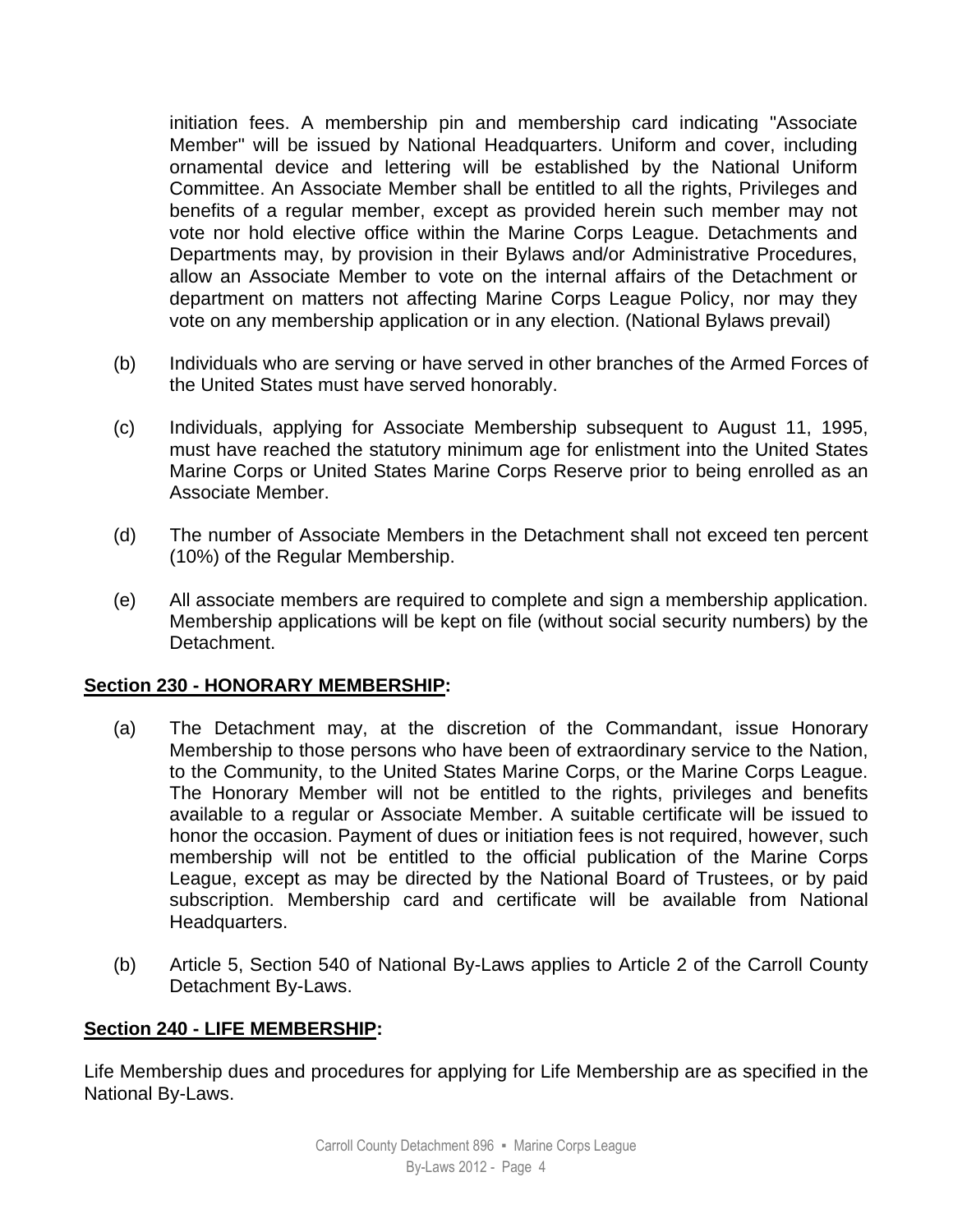## **Section 250 - DUAL MEMBERSHIP / DUAL LIFE MEMBERSHIP:**

Dual Membership and Dual Life Membership are as specified in the National By-Laws.

- (a) Dual Members must pay annual dues to the Detachment.
- (b) Dual Life Members must pay the Life Membership fee to the Detachment as specified in the National By-Laws.

## **Section 260 - MEMBERSHIP APPLICATION:**

All eligible persons may apply for membership by completing the standard membership form. All membership applications (without Social Security Numbers) will be kept on file with the Detachment. In addition, each person applying for membership must provide proof of, if applicable, honorable service upon request.

## **Section 270 - INITIATION:**

All applicants acceptable for membership in the Detachment shall be properly obligated in accordance with the Ritual and be presented the official lapel pin of the Marine Corps League. The Detachment will award a Membership Award Certificate to all new and transfer members.

## **Section 280 - MEMBERSHIP TRANSFER:**

Any member in good standing may transfer from one Detachment to another without payment of additional dues or transfer fees, upon his application to and approval of the gaining Detachment and the losing Detachment.

## **Section 285 - MEMBERS DEATH:**

Upon notification of the demise of any member the Chaplain shall:

- (a) Immediately contact the family of the deceased member for the purpose of offering assistance and presenting expressions of condolence. Inquire if the family will allow the Detachment to have a service at the funeral home.
- (b) Without delay, report the death of the member to the National and Department Chaplains.
- (c) It shall be the duty of all members of the Detachment who are not prevented by distance or unavoidable cause to be at the funeral services of a deceased member.

## **Section 290 - DEFINITIONS:**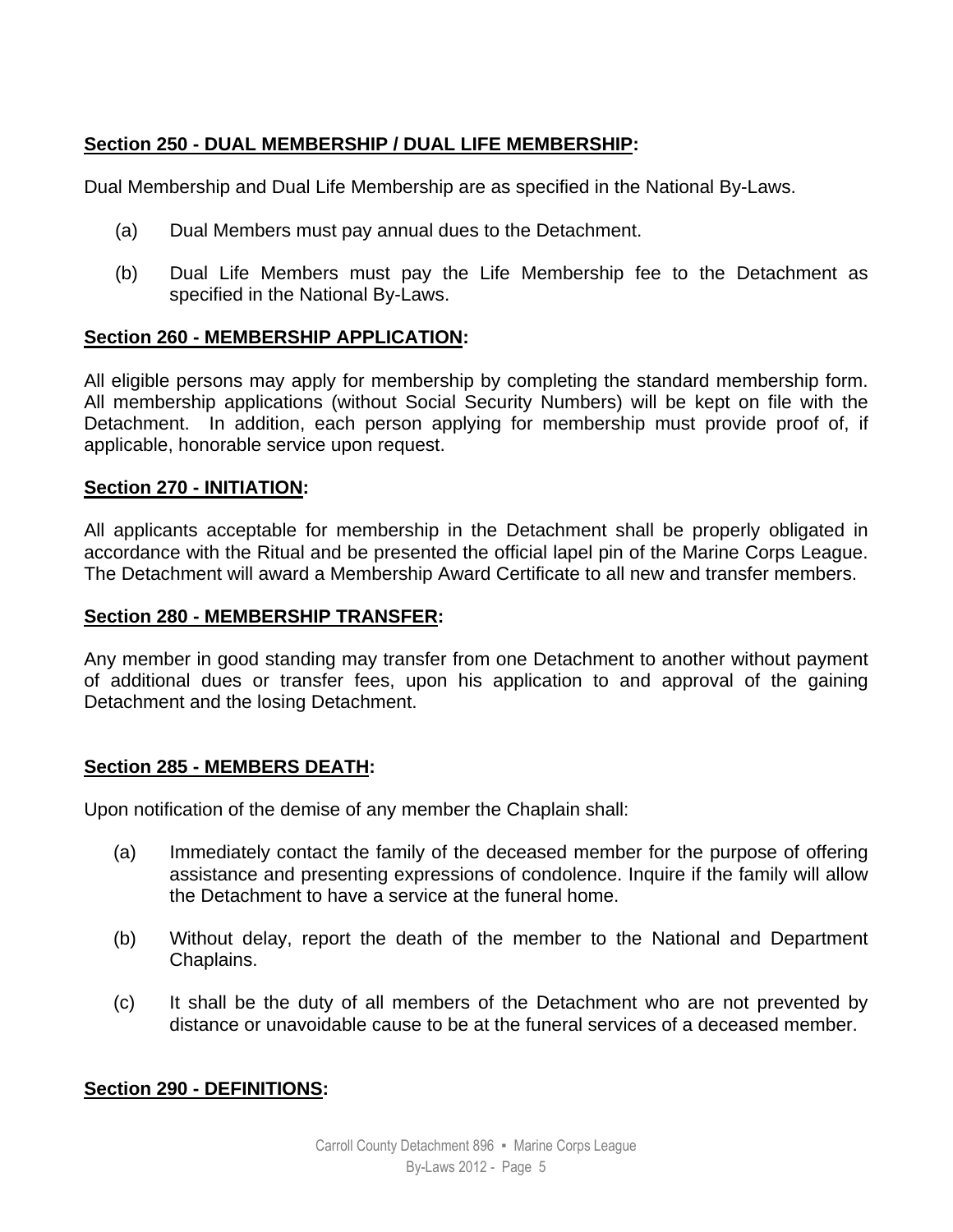- (a) All matters pertaining to the definitions of membership application, initiation, dues, fees, good standing, delinquency, proof of eligibility, transfer and rights of members shall be in accordance with the provisions of Article 6 of the National Bylaws and Administrative Procedures. The exception that, under Article 5, Section 540- MEMBERS which states "Each Detachment shall be the sole judge of its membership".
- (b) The Detachment thus stipulates that a member who is PAST DUE for 365 days will be dropped from the roles of the Detachment. The status of NOT IN GOOD STANDING applies to those affected.
- (c) Should the person renew after the 365 days, they will be responsible for paying ALL back dues. If not, then new membership fees apply.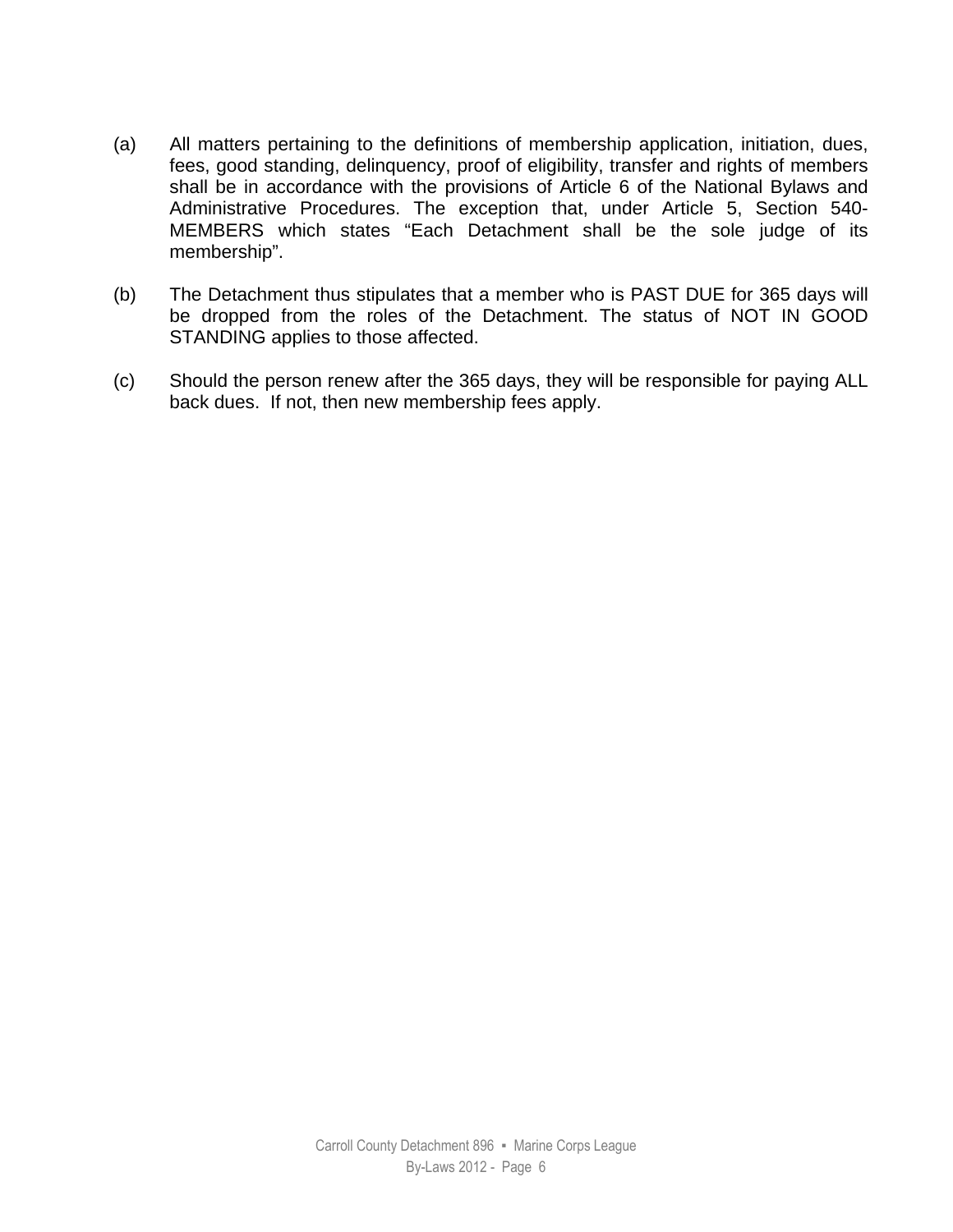## *ARTICLE 3 OFFICER'S*

## **Section 300 - BOARD OF TRUSTEES:**

The Detachment elected officers shall be the Board of Trustees. The Detachment Commandant shall appoint the Junior Past Commandant to serve as a voting member on the Board of Trustees and he shall remain in that appointed position until a new Commandant is elected.

- (a) Shall the Junior Past Commandant violate Article 5 of these By-Laws, he/she shall be deemed unqualified to serve on the Board of Trustees.
- (b) The Commandant shall then appoint the Past Commandant who served prior to the Junior Past Commandant to the Board of Trustees.

## **Section 310 - DUTIES OF OFFICERS:**

- (a) The Commandant is the leader of the Detachment and as such shall be presiding officer at all Board of Trustee and general membership meetings. The Commandant or his appointed representative shall be in charge of all Detachment functions and activities. The Commandant shall have a thorough working knowledge of all other officer's duties and makes all position appointments as he deems necessary.
- (b) The Senior Vice-Commandant is the second in command and shall assume the duties of the Commandant in the absence of the Commandant. The Senior Vice shall be responsible for the progress and evaluation of all committees. The Senior Vice shall be responsible to the Commandant only.
- (c) The Junior Vice-Commandant shall assume the duties of the senior Vice Commandant in his absence. In the event the Commandant and Senior Vice Commandant are both absent, The Junior Vice shall take over the duties as Commandant. The Junior Vice shall be responsible for the development and implementation of recruiting, membership retention and fund raising programs.
- (d) The Judge Advocate shall be thoroughly familiar with the National By-Laws, Department of Maryland By-Laws, and Detachment By-Laws. The Judge Advocate shall be familiar with the Marine Corps League Ritual and Roberts Rules of Order (most recent addition). The Judge Advocate shall be the main advisor to the Detachment officers and the general Membership regarding the interpretation of the By-Laws stated above.
- (e) The Paymaster shall receive, account for and deposit all monetary funds pertaining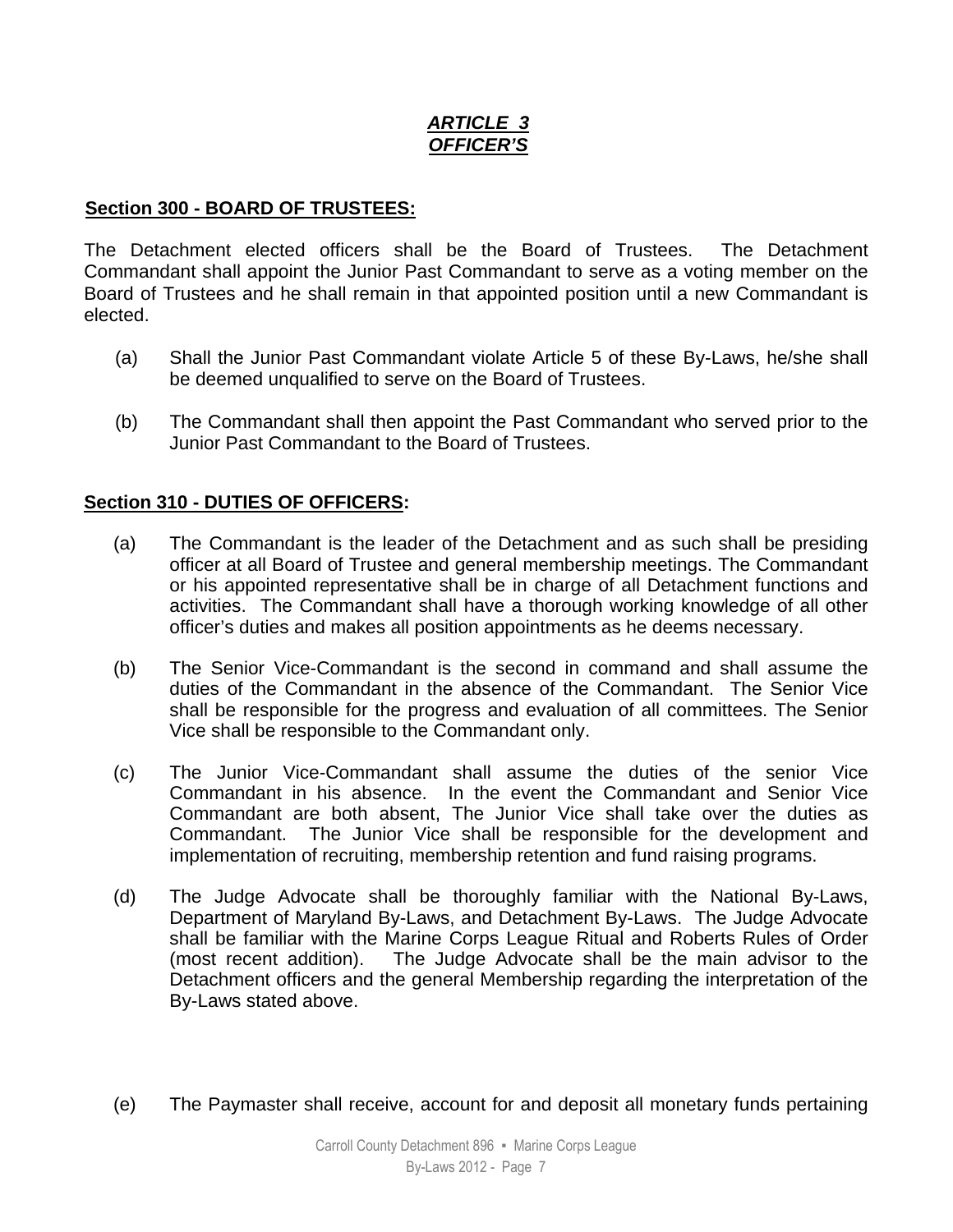to the Detachment and shall provide a complete financial report to the Board of Trustees and the General Membership at general membership meetings. The Paymaster shall also maintain the Detachments Financial Ledger, issue receipts for all funds received, maintain the Detachments checking, savings and any other accounts the Detachment may have. The Paymaster shall be present at all Detachment financial audits, conducted by an audit committee appointed by the Commandant, to provide details when requested by the audit committee. The Paymaster shall provide such an audit committee with all Detachment bank statements, receipt book, check book, financial ledger and all expenditure receipts plus the results of the last audit.

- (f) The Adjutant is the Administrative Secretary for the Detachment. The Adjutant shall keep accurate minutes of all meetings. He shall make available copies of the previous general membership meeting minutes at each general membership meeting.
- (g) The Chaplain shall render the invocation and benediction at all General Membership meetings. In addition, the Chaplain shall provide spiritual needs to the Detachment members. When a Detachment member or members family is ill or deceased, the Chaplain shall send sympathy cards and render any other services that may be requested.
- (h) The Sergeant-at-Arms primary duty is to preserve order at all meetings and will insure that all members present, present their membership cards showing that they are members in good standing. The Sgt-at-Arms shall participate in the opening and closing ceremonies as the Ritual describes. The Sgt-at-Arms shall escort guests to the podium when directed to do so.
- (i) The Newsletter Editor shall publish a newsletter keep the Detachment informed on news and events of the Detachment.
- (j) The Web Sergeant shall maintain the National Marine Corps League Detachment webpage and the Detachments official website.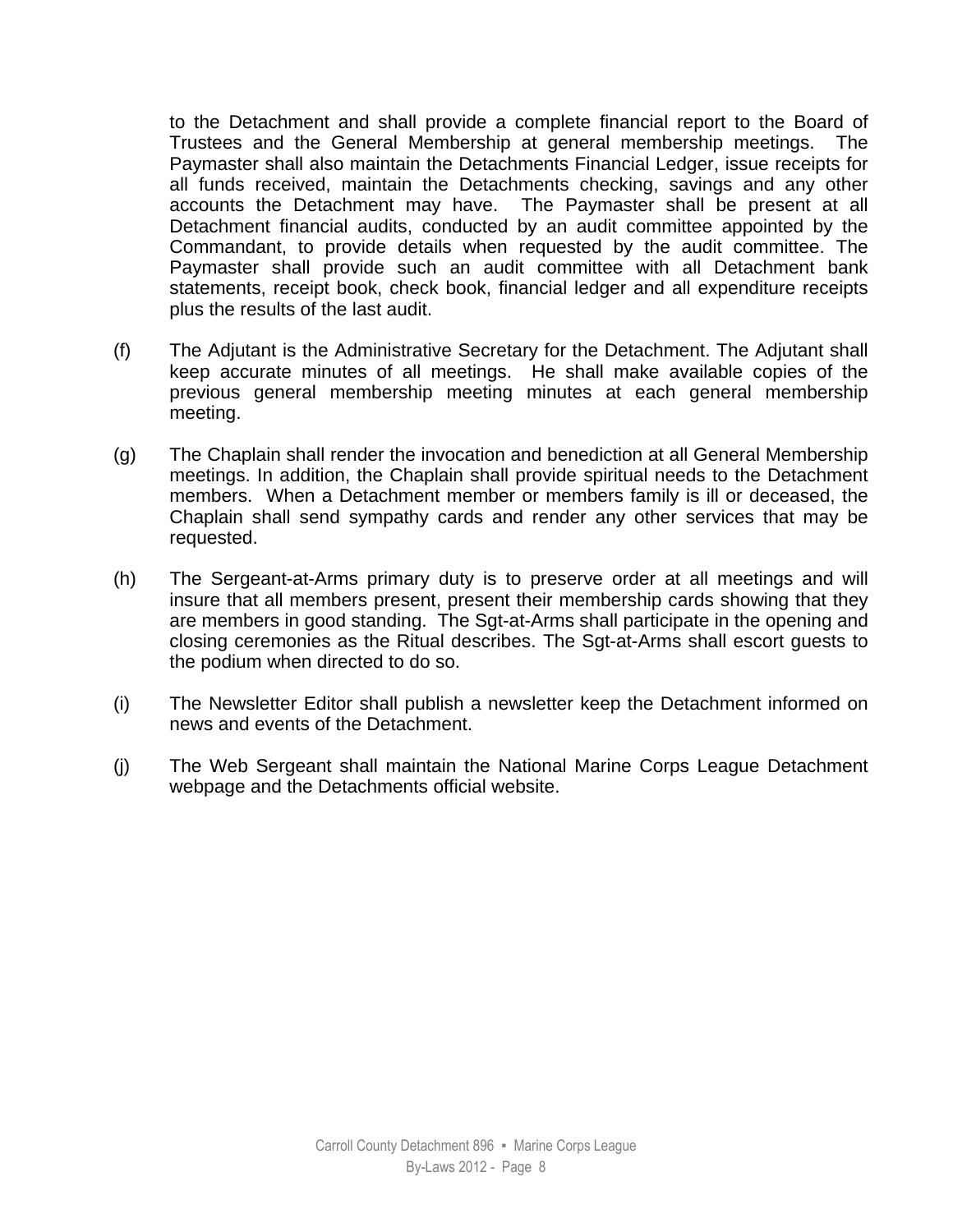## *ARTICLE 4 ELECTION OF OFFICERS*

## **Section 400 - ELECTED OFFICERS:**

No member of the Detachment shall be a candidate for more than one (1) elected office in the Detachment.

## **Section 410 - NOMINATIONS AND ELECTIONS:**

- (a) Nominations will be held at three (3) consecutive meetings. These meetings will be the meetings in July, August, and September of each year.
- (b) Elections will be held on the first meeting in September.
- (c) Installation will be at the October meeting.
- (d) The elected officers of the Detachment shall be the following:
	- o Commandant
	- o Senior Vice Commandant
	- o Junior Vice Commandant
	- o Judge Advocate
- (e) The appointed officers of the Detachment shall be appointed by the Commandant to include, but not limited to, the following:
	- o Paymaster
	- o Adjutant

.

- o Sgt-at-Arms
- o Chaplain
- o Newsletter Editor
- o Webmaster

## **Section 420 - ELECTION PROCEDURES:**

- (b) All contested elections shall be conducted by secret ballot.
- (c) Members may be nominated for office that are not present at the meeting but must be present at the meeting to be elected.
- (d) In order for a member to be eligible for office, he/she must be in good standing with six (6) months or more in this Detachment and must have attended at least 60% of the regular Detachment meetings during the current year.
- (e) All officers can succeed themselves. The Commandant shall be elected for a term of one (1) year and may succeed himself for one (1) additional term.
- (f) Only members in good standing shall be eligible to vote.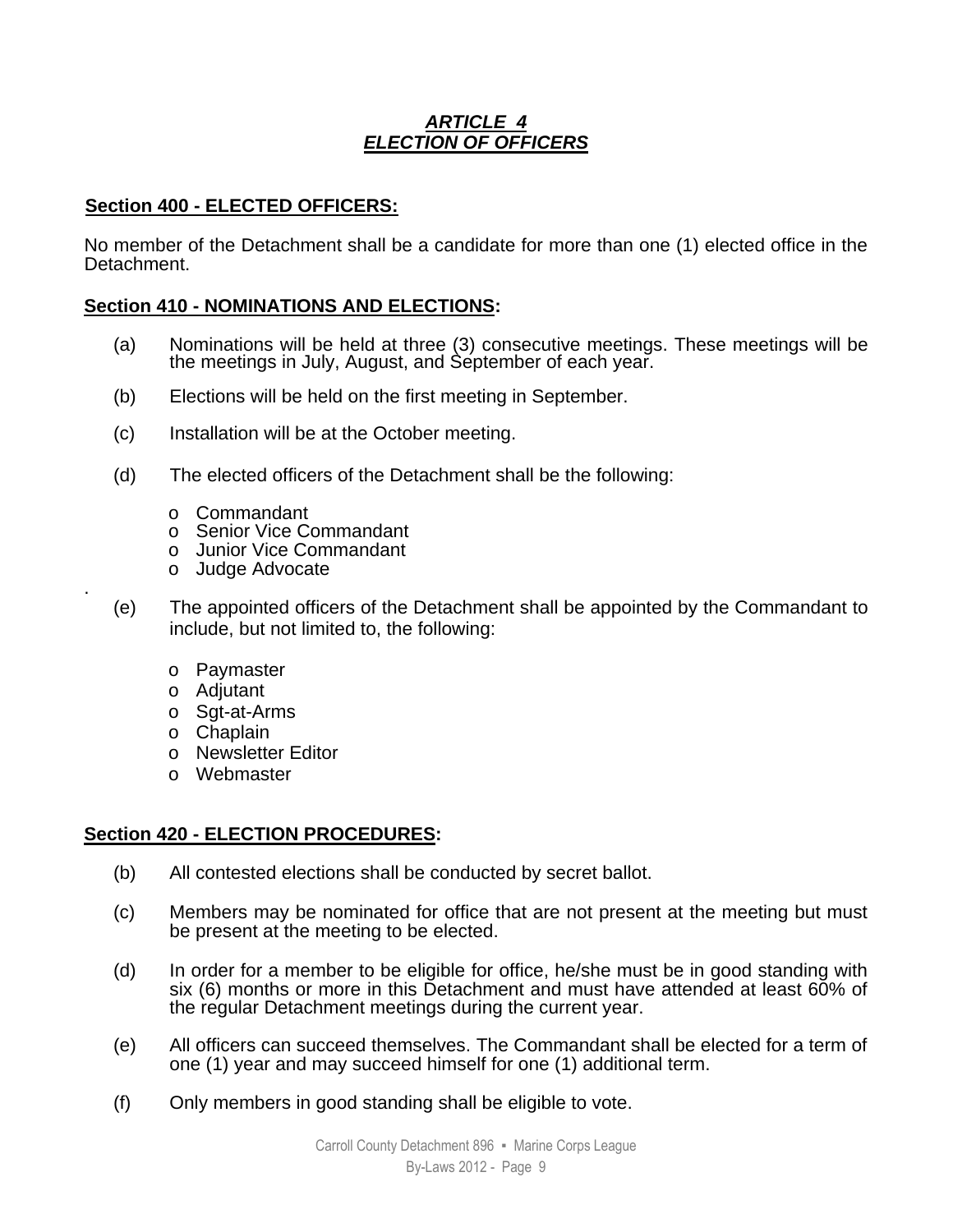- (g) A member in good standing shall be a Marine with a paid-up membership in this Detachment.
- (h) Nominations will be presented to the membership by the Nominating Committee.
- (i) Nominations from the floor will be permissible on meetings selected for nominations.
- (j) A member may be elected in abstention if that members Active Duty, Reserve or National Guard military service prevents them from attending the September general membership meeting.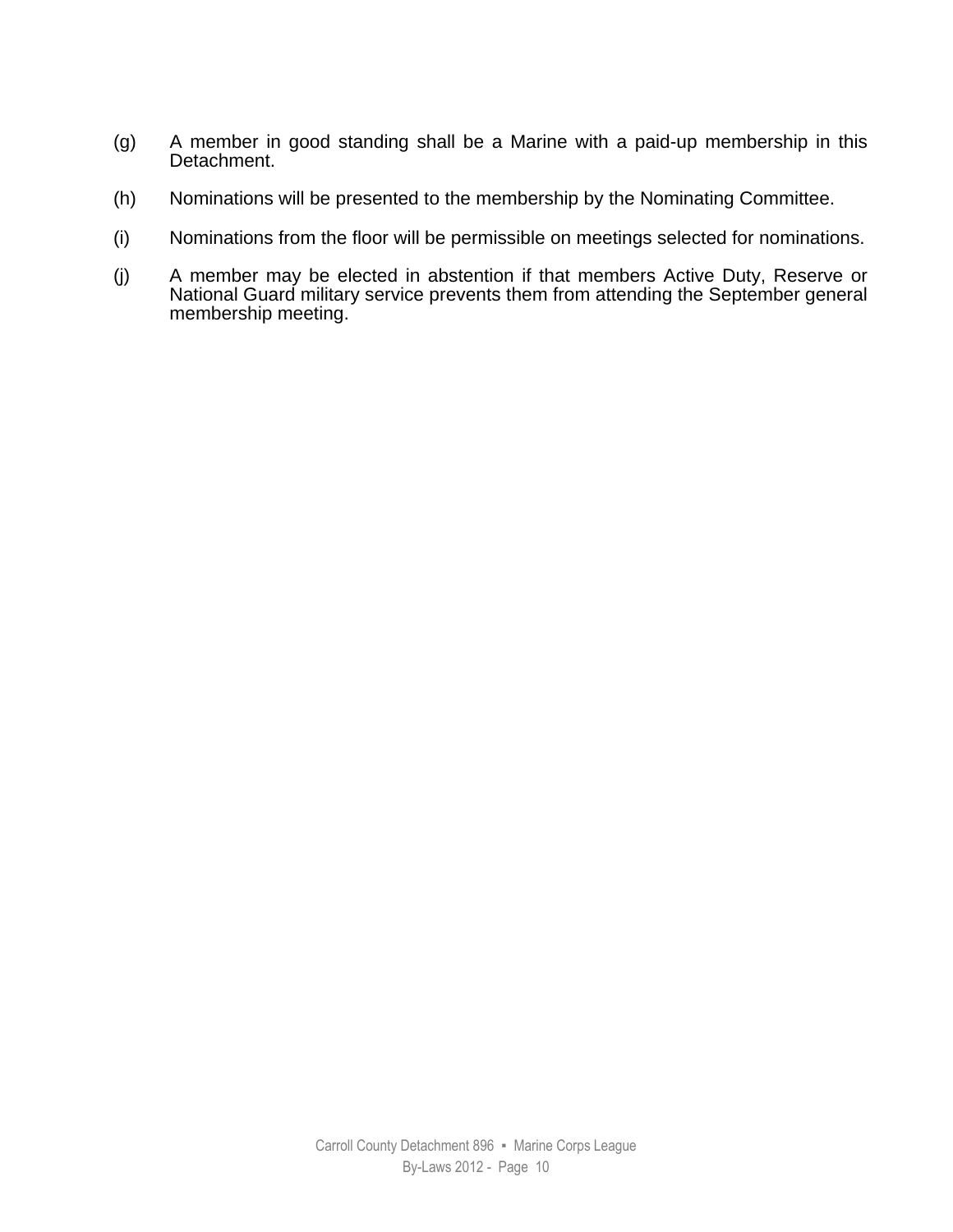#### *ARTICLE 5 VACANCY / REMOVAL OF AN OFFICER*

#### **Section 500 - VACANCY:**

Vacancies in the office of Commandant and Senior Vice Commandant shall be filled by the next elected officer in line and that officer shall remain in that office until the next election. If a vacancy occurs in the Junior Vice Commandant or the Judge Advocate position the Detachment shall fill the vacancy at the next General Membership meeting by a majority vote of the members present.

## **Section 510 - REMOVAL FROM OFFICE:**

In the event an elected or appointed officer misses three (3) or more regularly scheduled general membership meetings without a legitimate excuse, that officer may be removed from office by a majority vote of the membership present at the meeting.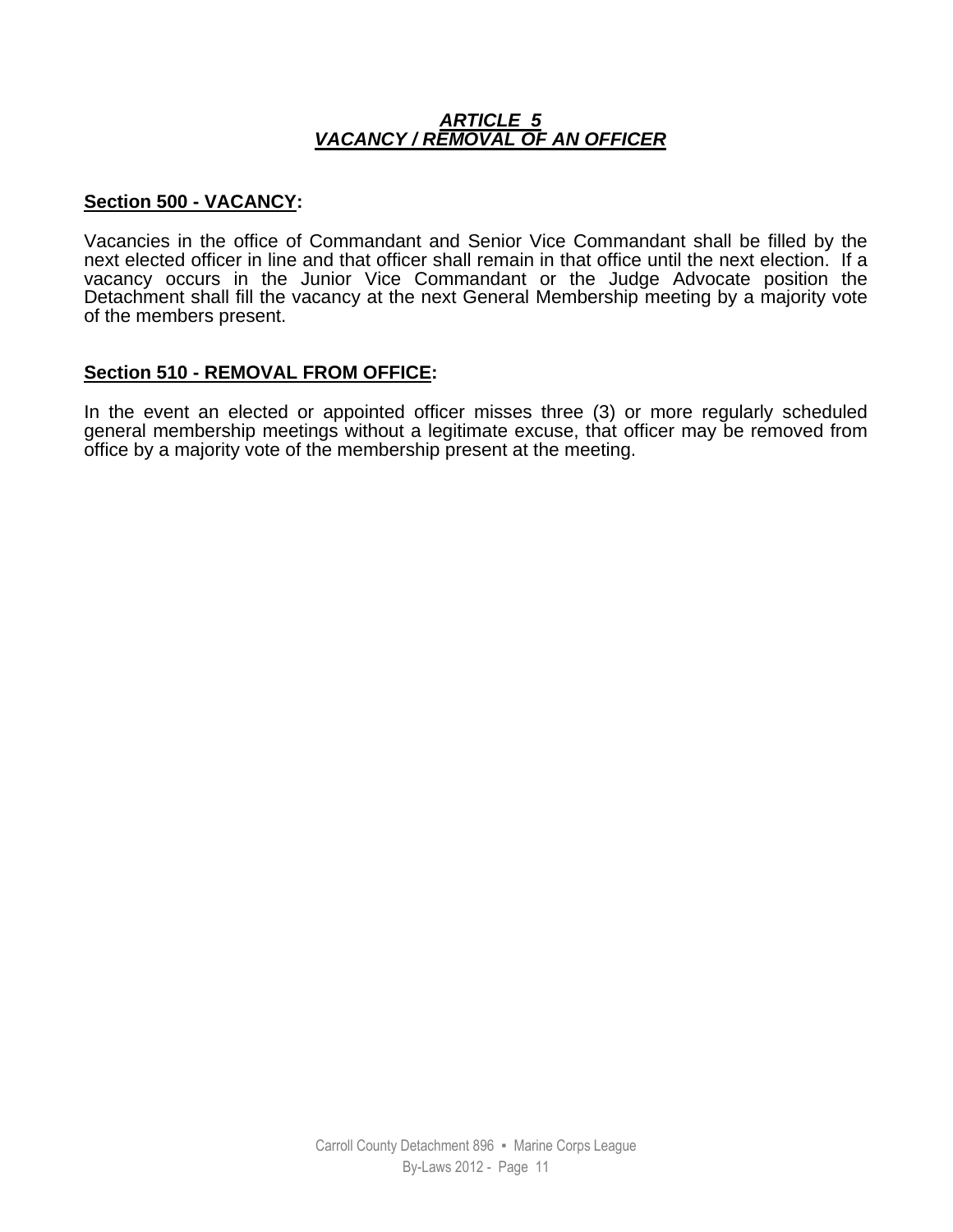## *ARTICLE 6 MEETINGS*

## **Section 600 - GENERAL MEMBERSHIP MEETINGS:**

- (a) The Detachment shall hold a General Membership meeting at least once a month.
- (b) The Detachment shall meet on the first Wednesday of the month.
- (c) The place of all meetings shall be designated by the Board of Trustees.
- (d) The first meeting of the month shall be a business meeting and any other meeting shall be a social meeting.
- (e) Installation of new members shall take place at any business meeting.
- (f) All members attending shall sign in. Guests shall also sign in.
- (g) Any member in good standing in the Marine Corps League may attend all general membership meetings and may have a voice in League business. However, to have a vote in Detachment business, they must be members in good standing of the Carroll County Detachment.

#### **Section 610 - SPECIAL MEETINGS:**

Special meetings may be called by a majority of the Board of Trustees and/or a majority vote of members present at a regular monthly meeting. Membership shall receive written notice no less than three (3) days prior to the meeting.

#### **Section 620 - QUORUM:**

A quorum shall consist of a minimum of five (5) members, of which two (2) must be officers. One of the two officers must be an elected officer.

## **Section 630 - RULES OF ORDER:**

The Marine Corps League Ritual will be followed at each meeting and Roberts Rules of Order (most recent edition) will be followed. Meeting shall be in accordance with National By-Laws, Department of Maryland By-Laws and these By-Laws.

## **Section 640 - ASSOCIATE MEMBER VOTING RIGHTS:**

- (a) The Detachment shall allow an Associate Member to vote on the internal affairs of the Detachment.
- (b) The Detachment shall NOT allow an Associate Member to vote on matters affecting Marine Corps League Policy.
- (c) The Detachment shall NOT allow an Associate Member to vote on any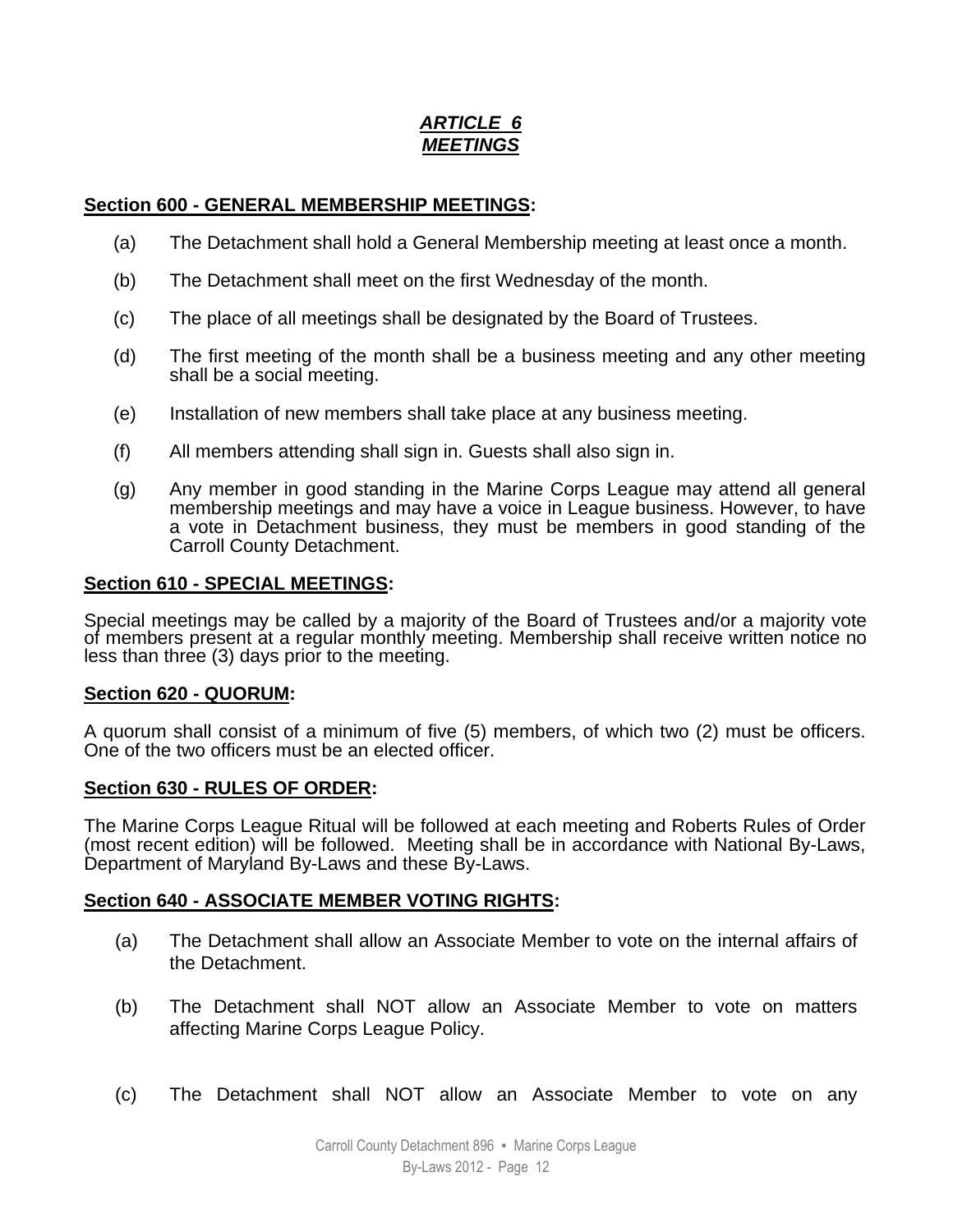membership application or in any election.

## **Section 650 - BOARD OF TRUSTEES MEETINGS:**

Meetings of the Board of Trustees may be called by the Commandant when he deems necessary.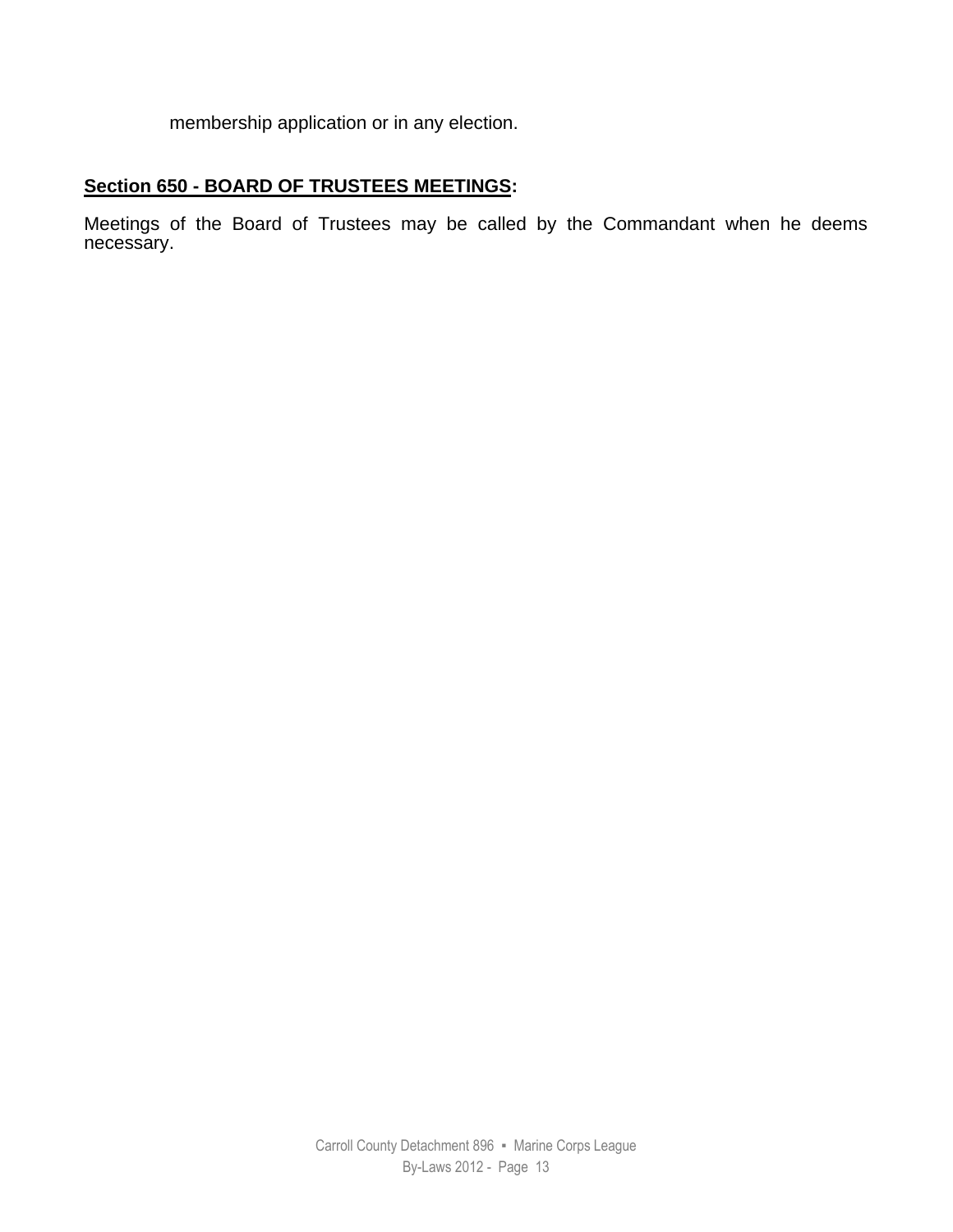## *ARTICLE 7 COMMITTEE'S*

#### **Section 700 - COMMITTEES:**

All committees shall be voluntary. If there are no volunteers, the Commandant will appoint someone. The Detachment Commandant shall establish as many committees as he deems necessary for the operation of the Detachment. Committee Members serve at the pleasure of the Commandant and Board of Trustees. Those appointments may be terminated at any time. The following committees shall exist according to the following subsections.

#### **Section 710 – NOMINATING COMMITTEE:**

The Nominating Committee as referenced in Section 420(h) shall always exist and consist of at least one (1) individual: the acting Past Commandant. Any other members of the at least one (1) individual: the acting Past Commandant. Any other members of the nominating committee shall be appointed by the Commandant.

#### **Section 720 – AUDIT COMMITTEE:**

The Audit Committee shall always exist and be formed and composed in accordance with Section 830(c).

#### **Section 730 – SCHOLARSHIP COMMITTEE:**

Insofar as the detachment elects to participate in using detachment funds to award scholarships, a Scholarship Committee shall be formed to ensure the scholarship process proceeds according to Article 9.

The Commandant shall appoint Scholarship Committee of two (2) members plus the Judge Advocate to conduct scholarship proceedings.

#### **Section 740 – FUNDRAISING COMMITTEE:**

Insofar as the detachment elects to participate in fundraising events, the Commandant shall consider forming a Fundraising Committee for the purposes of coordinating the event and ensuring it is sufficiently planned and executed.

Shall the Commandant so desire that a Fundraising Committee be permanently formed, the Commandant shall (1) appoint two (2) members plus the Jr. Vice Commandant (Section 310(c)), the Paymaster, and the head of the Media & Marketing Committee (Section 760) and (2) provide written guidance as to what the Fundraising Committee's duties shall entail.

#### **Section 750 – MEMBERSHIP RETENTION & RECRUITING COMMITTEE:**

The detachment involves itself with recruiting & retaining members. The Commandant shall consider forming a Member Retention & Recruiting Committee for the purposes of coordinating recruiting & retention efforts and ensuring such efforts are sufficiently planned and executed.

Shall the Commandant so desire that a Membership Retention & Recruiting Committee be permanently formed, the Commandant shall (1) appoint at least one (1) member plus the Jr. Vice Commandant and (2) provide written guidance as to the what the Membership Retention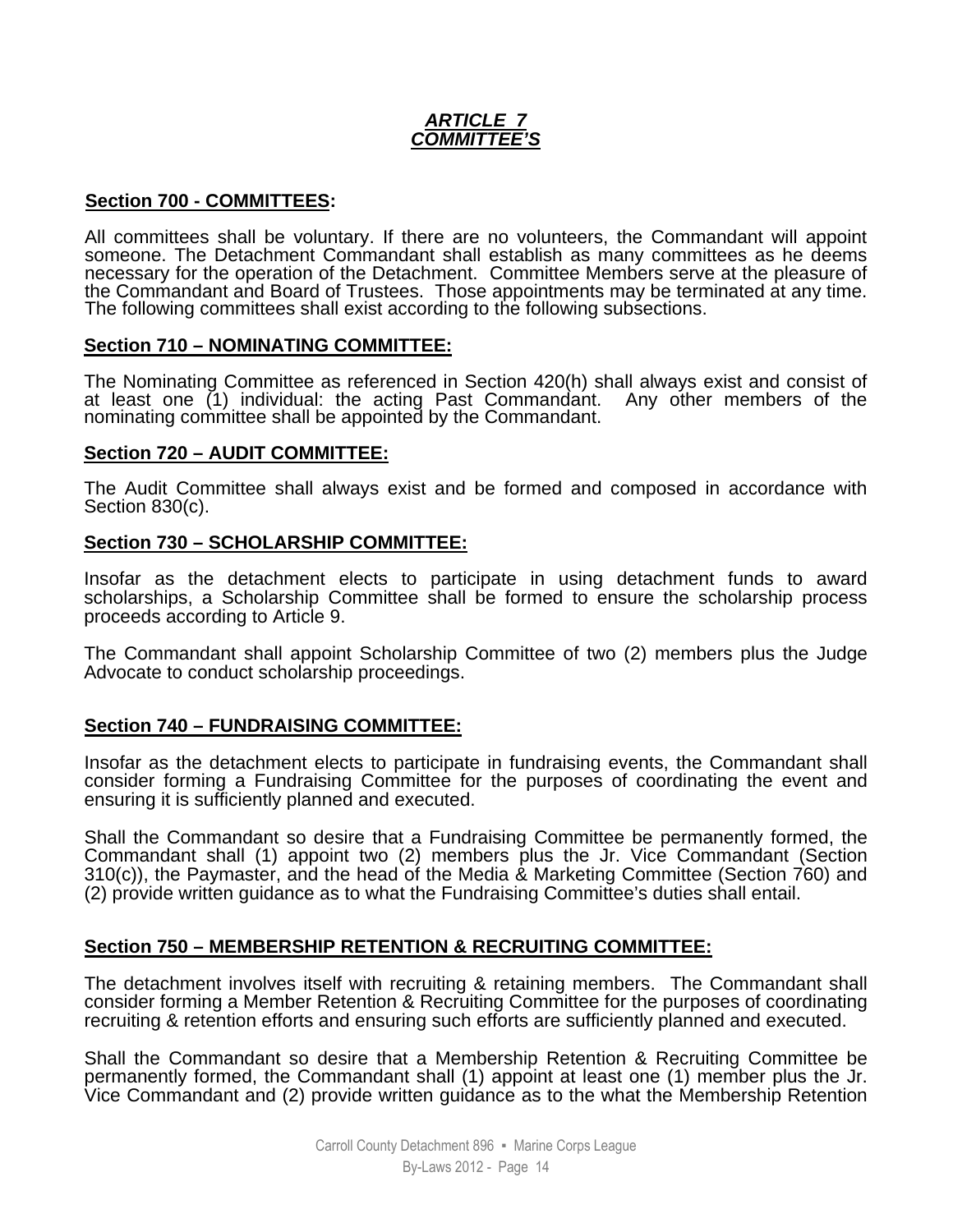& Recruiting Committee's duties shall entail. If the Commandant does not deem a Membership Retention & Recruiting Committee as necessary, recruitment and retention efforts will be carried out by the Jr. Vice Commandant as described in Section 310(c).

## **Section 760 – MEDIA & MARKETING COMMITTEE:**

The detachment shall strive to present itself to the public in accordance with the highest standards of the United States Marine Corps and the Marine Crops League. Therefore, the Commandant shall appoint at least one (1) member plus the Adjutant to form a Media & Marketing Committee. The Commandant shall provide written guidance as to what the Media & Marketing Committee's duties shall entail. At the very least, the written guidance must emphasize the following:

- (a) That all Marine Corps League websites involving the Carroll County Detachment contain the most up-to-date information available.
- (b) That the Carroll County Detachment website be functional, updated, easily navigable, in good taste, and constructed using the most up-to-date internet marketing principals possible as spelled out in any recent internet marketing publications.
- (c) That Social Networking tactics be utilized and monitored.

#### **Section 770 – SPECIAL EVENT & SOCIAL COMMITTEE:**

Insofar as the Commandant deems necessary, a Special Event & Social Committee shall be formed. The Commandant shall provide written guidance as to what the Special Event & Social Committee's duties shall entail.

#### **Section 780 – MARINE CORPS LEAGUE PROGRAM COMMITTEE:**

Insofar as membership participation allows, the Carroll County Detachment will participate in the following Marine Corps League programs. The Commandant will appoint members of the detachment and provide them with written guidance on how to act as Detachment Liaisons to each program as follows:

#### **Section 780.1 – MARINES HELPING MARINES LIAISON(S):**

The Commandant shall appoint at least one (1) member of the detachment who has the capability to regularly visit the wounded Marines at the National Naval Medical Center in Bethesda, Maryland to act as Liaison to the Marines Helping Marines program.

The Liaison(s) shall understand the purpose, details and operations of the program. During detachment meetings, as well as through any and all means feasible, the liaison(s) shall communicate to the members of the detachment recent program news and how members may participate or donate to the program.

The Marines Helping Marines Liaison(s) can find information about the program here:

http://www.marineshelpingmarines.org/

#### **Section 780.2 – YOUNG MARINES & U.S. MARINES YOUTH PHYSICAL FITNESS PROGRAM LIAISON(S)**: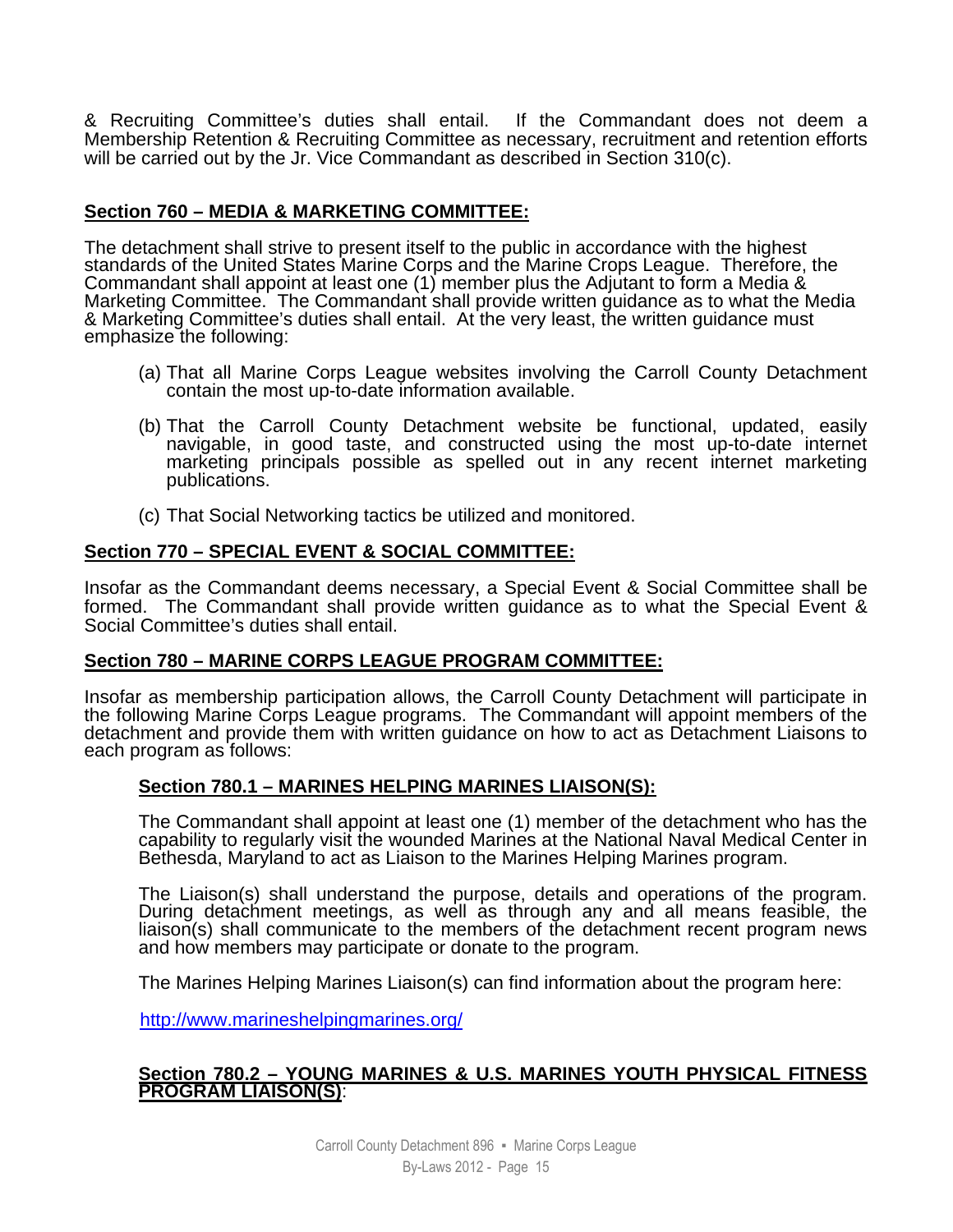The Commandant shall appoint at least one (1) member of the detachment who has the capability to regularly attend events hosted by the Carroll County Young Marines.

The Liaison(s) shall understand the purpose, details and operations of the program. During detachment meetings, as well as through any and all means feasible, the liaison(s) shall communicate to the members of the detachment recent program news and how members may participate or donate to the program.

The Young Marines & U.S. Marines Youth Physical Fitness Program Liaison(s) can find information about the programs here:

http://www.carrollcountyyoungmarines.com/ http://www.youngmarines.com/

http://marineyouthfoundation.org/

#### **Section 780.3 – MARINE FOR LIFE LIAISON(S):**

The Commandant shall appoint at least one (1) member of the detachment who has the capability to serve as a Marine For Life Mentor/Liaison.

The Liaison(s) shall understand the purpose, details and operations of the program. During detachment meetings, as well as through any and all means feasible, the liaison(s) shall communicate to the members of the detachment recent program news and how members may participate or donate to the program.

The Marines For Life Liaison(s) can find information about the program here:

http://www.marineforlife.org/

#### **Section 780.4 – TOYS FOR TOTS LIAISON(S):**

The Commandant shall appoint at least one (1), but preferably three (3), members of the detachment who have the capability and desire to run the Toys For Tots program in Carroll County.

The Liaison(s) shall understand the purpose, details and operations of the program and attend all necessary trainings. During detachment meetings, as well as through any and all means feasible, the liaison(s) shall communicate to the members of the detachment recent program news and how members may participate or donate to the program.

The Toys For Tots Liaison(s) can find information about the program here:

http://www.toysfortots.org/

#### **Section 780.5 – MILITARY ORDER OF DEVIL DOGS LIAISON(S):**

The Commandant shall appoint at least one (1) member of the detachment who has the capability and desire to regularly attend growls hosted by the Military Order of Devil Dogs (MODD). No such appointment shall be necessary if there are no detachment members who have been initiated into MODD.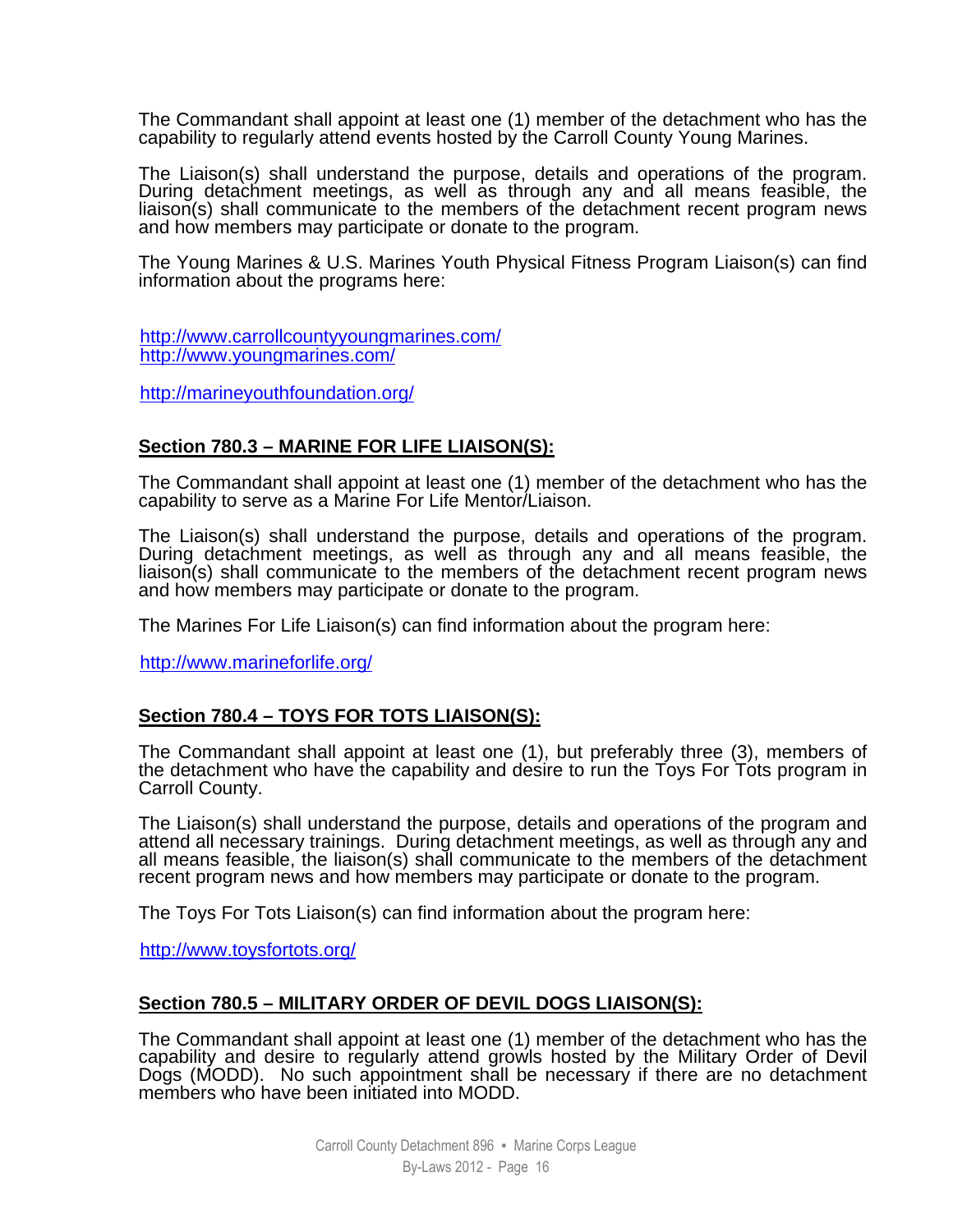The Liaison(s) shall understand the purpose, details, and operations of the program. During detachment meetings, as well as through any and all means feasible, the liaison(s) shall communicate to the members of the detachment recent program news and how members may participate or donate to the program.

The Military Order of Devil Dog Liaison(s) can find information about the program here:

http://www.moddkennel.org/

#### **Section 780.6 – MARINE CORPS LEAGUE NATIONAL SCHOLARSHIP & MARINE CORPS SCHOLARSHIP FOUNDATION LIAISON(S):**

The Commandant shall appoint at least one (1) member of the detachment who has the capability to serve as a Marine Corps League National Scholarship & Marine Corps Scholarship Foundation Liaison.

The Liaison(s) shall understand the purpose, details, and operations of the program. During detachment meetings, as well as through any and all means feasible, the liaison(s) shall communicate to the members of the detachment recent program news and how members may participate or donate to the program.

The Scholarship Liaison(s) can find information about the program here:

http://www.mcleague.com/mdp/index.php?module=ContentExpress&func=display&ceid  $=75$ 

http://www.mcsf.org/

#### **Section 780.7 – BOY SCOUTS OF AMERICA LIAISON(S):**

The Commandant shall appoint at least one (1) member of the detachment who has the capability to serve as a Boy Scouts of America Liaison and insofar as is possible attend Carroll County Scout events.

The Liaison(s) shall understand the purpose, details, and operations of the program. During detachment meetings, as well as through any and all means feasible, the liaison(s) shall communicate to the members of the detachment recent program news and how members may participate or donate to the program.

The Boy Scouts of America Liaison(s) can find information about the program here:

http://deptofmdmcl.org/EagleScouts/index.htm

http://www.scouting.org/About/FactSheets/EagleScouts.aspx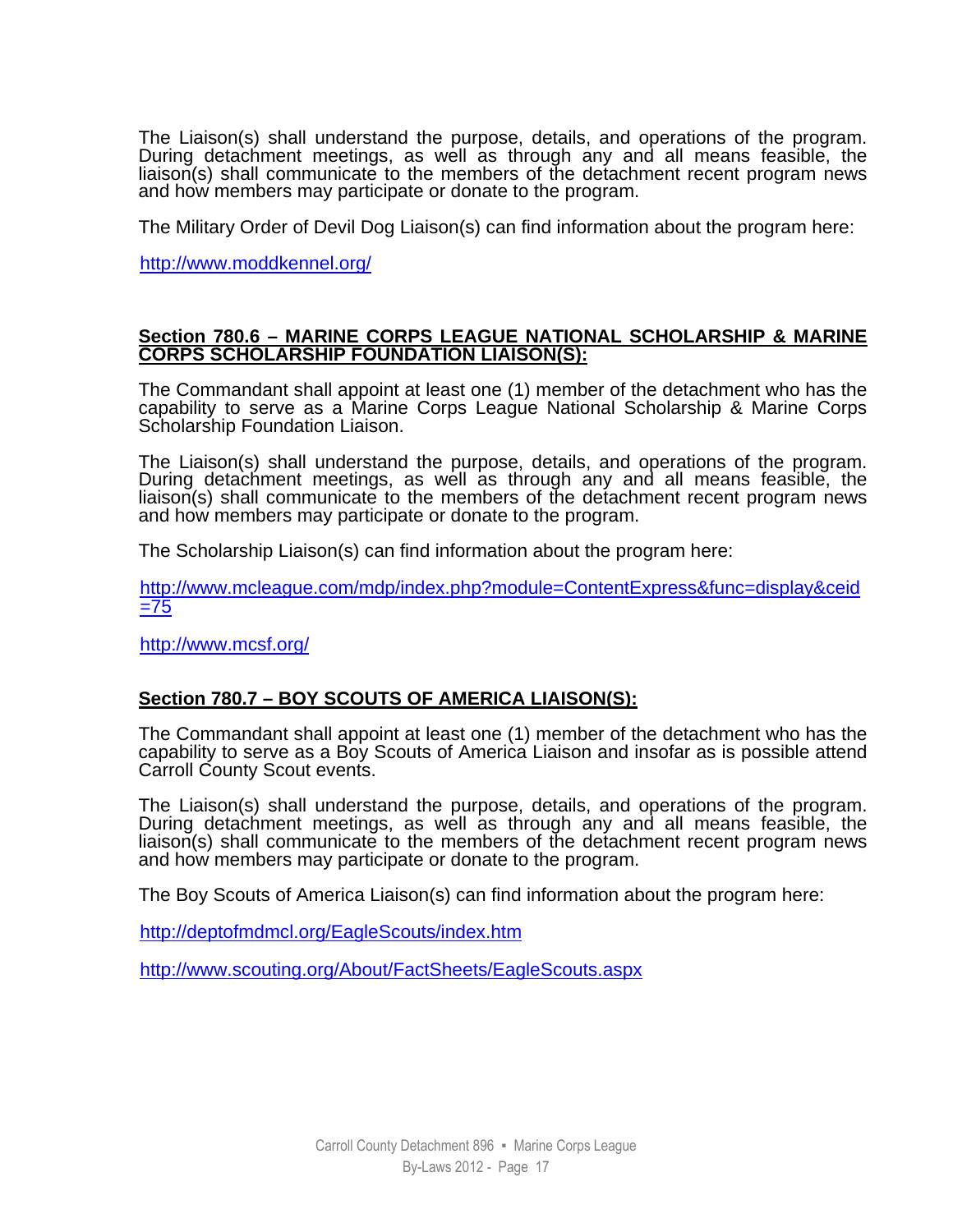## *ARTICLE 8 FINANCE*

#### **Section 800 - COMPENSATION:**

No compensation shall be paid to any officer of this Detachment for his services to the Detachment.

#### **Section 810 - FISCAL GUIDELINES:**

- (a) The Paymaster and the Board of Trustees shall consult with the Judge Advocate or other professionals as necessary from time to time to insure that all expenditures are compliant under the National By-Laws, Department of Maryland By-Laws and Detachment By-Laws, along with all Federal Tax Codes and all Federal, State and local laws and ordinances.
- (b) The Board of Trustees shall review and approve all proposed expenditures and fund raising income opportunities for recommendation and presentation to the membership for acceptance.
- (c) Any motion that exceeds a \$500.00 expenditure of funds must be tabled until the next general membership meeting. The motion must be included in the meeting minutes and notification made to the membership prior to the next meeting where a vote on the motion will take place.

#### **Section 820 - EXPENDITURES:**

No member of the Detachment shall enter into a contract or financial commitment without prior approval from the Commandant, the Board of Trustees and with the approval of the membership, with exception to:

- (a) The Board of Trustees shall have a maximum of \$250.00 per month for discretionary spending without first having received approval and ratification of the membership. This would primarily be for emergency operating costs.
- (b) The Commandant shall have a maximum of \$100.00 per month for discretionary spending without first having received approval from the Board of Trustees or approval and ratification of the membership. This would be for normal operating costs such as office supplies, postage, printing or Detachment emergencies.
- (c) The Chaplain, authorized by the Commandant, may not exceed a reasonable amount for a suitable remembrance for a deceased member.
- (d) The Detachment shall pay all Department of Maryland Convention and National Convention registration fees for full Detachment strength.
- (e) The Detachment shall support the Department of Maryland Convention as there are funds available to do so.
- (f) The Paymaster shall forward to the Department of Maryland and National any and all dues monies in accordance with the performance of his duties.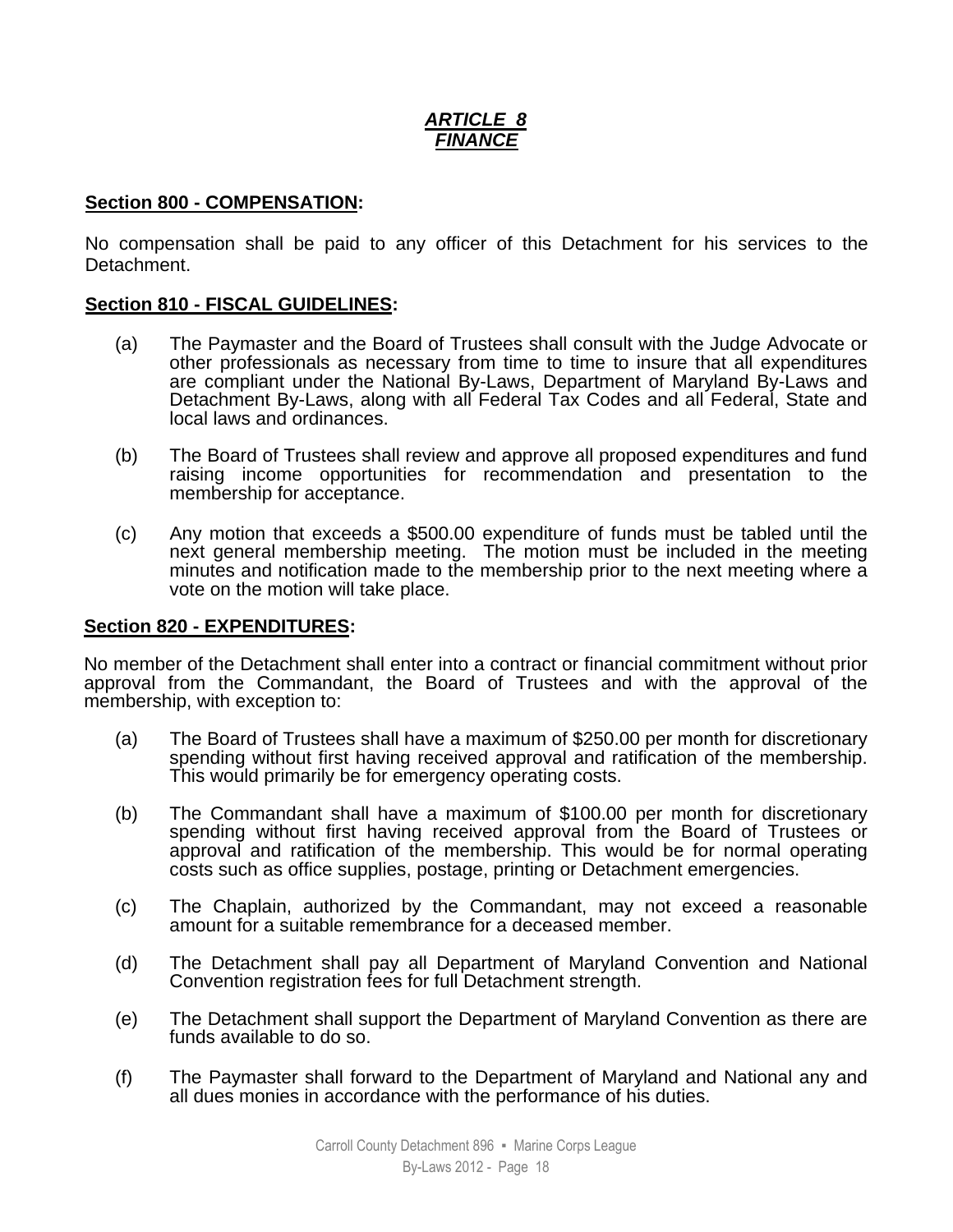## **Section 830 - AUDITS:**

- (a) A full financial report and property inventory will be submitted to the membership in a written report prior to the installation of newly elected officers.
- (b) An audit shall be performed annually or at the change of Paymasters.
- (c) The Commandant shall appoint an Audit Committee of three (3) members plus the Paymaster to conduct audits.

#### **Section 840 - BONDING:**

All Detachment Officers handling Detachment monies shall be bonded. The Detachment Commandant and Detachment Paymaster are covered under a "blanket" bond held and paid for by National Headquarters. The bonding of other Detachment Officers, who handle Detachment monies, shall be arranged for by the Detachment at the expense of the Detachment. (Article 8, Section 815 of National Bylaws applies).

#### **Section 850 - DUES:**

- (a) The Detachment shall decide annually at the June Business Meeting the dues for the following year by a majority vote of the members present.
- (b) The dues of the Detachment shall never be less than the amount required to cover Department and National dues.

## **Section 860 – FISCAL YEAR:**

The fiscal year for the Detachment shall be 1 July to 30 June.

## **Section 870 – CHECKS / DEBIT CARD:**

- (a) Detachment Checks shall have two (2) signatures to include the Paymaster as primary AND the Commandant or Board of Trustee member as secondary. Checks to the Department of Maryland or National Headquarters for payment of dues require only one (1) signature.
- (b) If the Paymaster is unable to perform his duties due to health, travel or is in violation of Article 5 of these By-Laws, the Commandant shall sign checks as primary and a member of the Board of Trustees shall sign as secondary.
- (c) The Detachment may acquire a bank issued Check/Debit Card. The Debit Card shall remain in the possession of the Paymaster or Board of Trustee Member at all times. All debits to the account shall require notification to the Board of Trustees AND the Paymaster. A purchase order with receipt must be submitted to the Paymaster at the next regularly scheduled general membership meeting.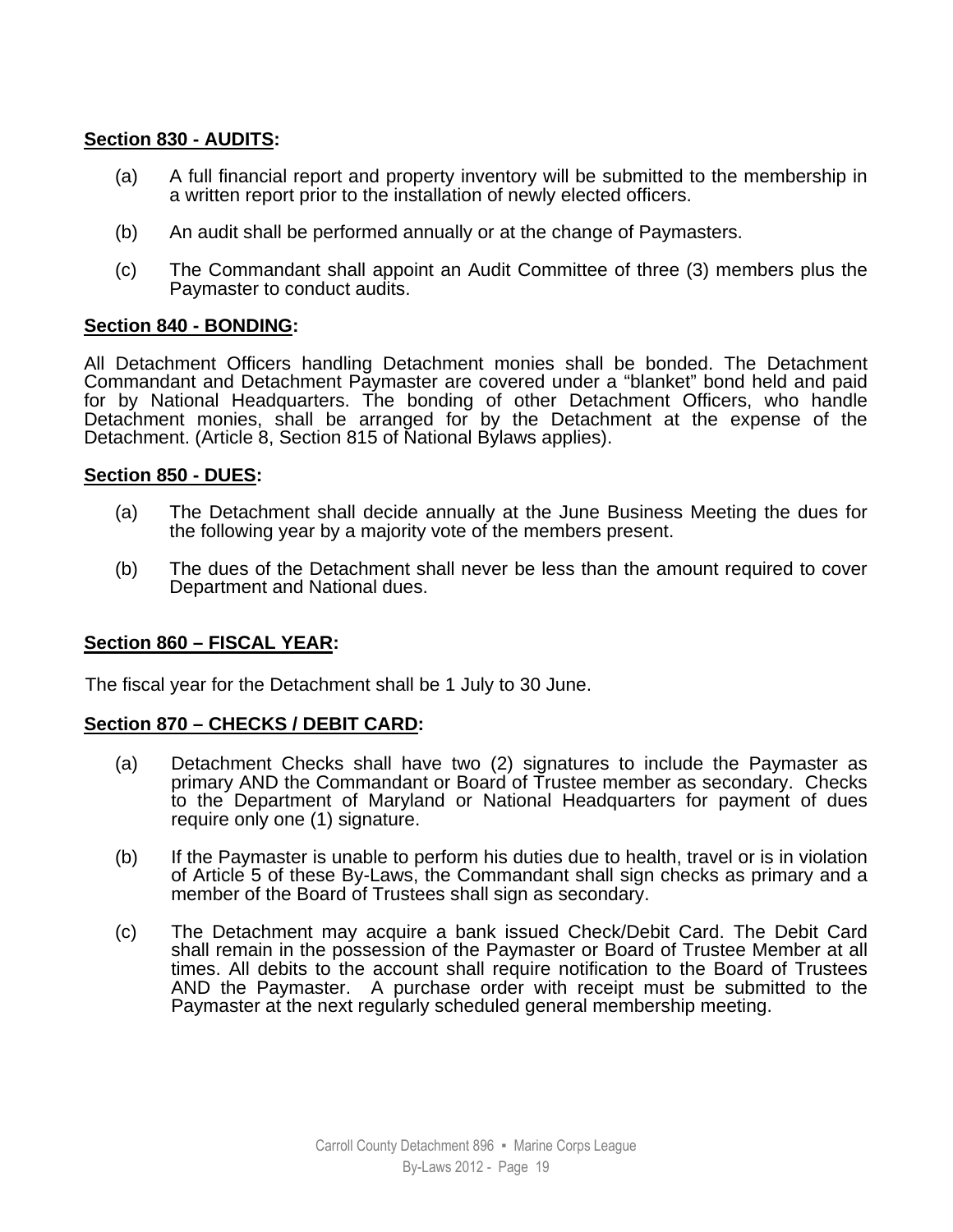## *ARTICLE 9 SCHOLARSHIPS*

**Section 900 - SCHOLARSHIPS:**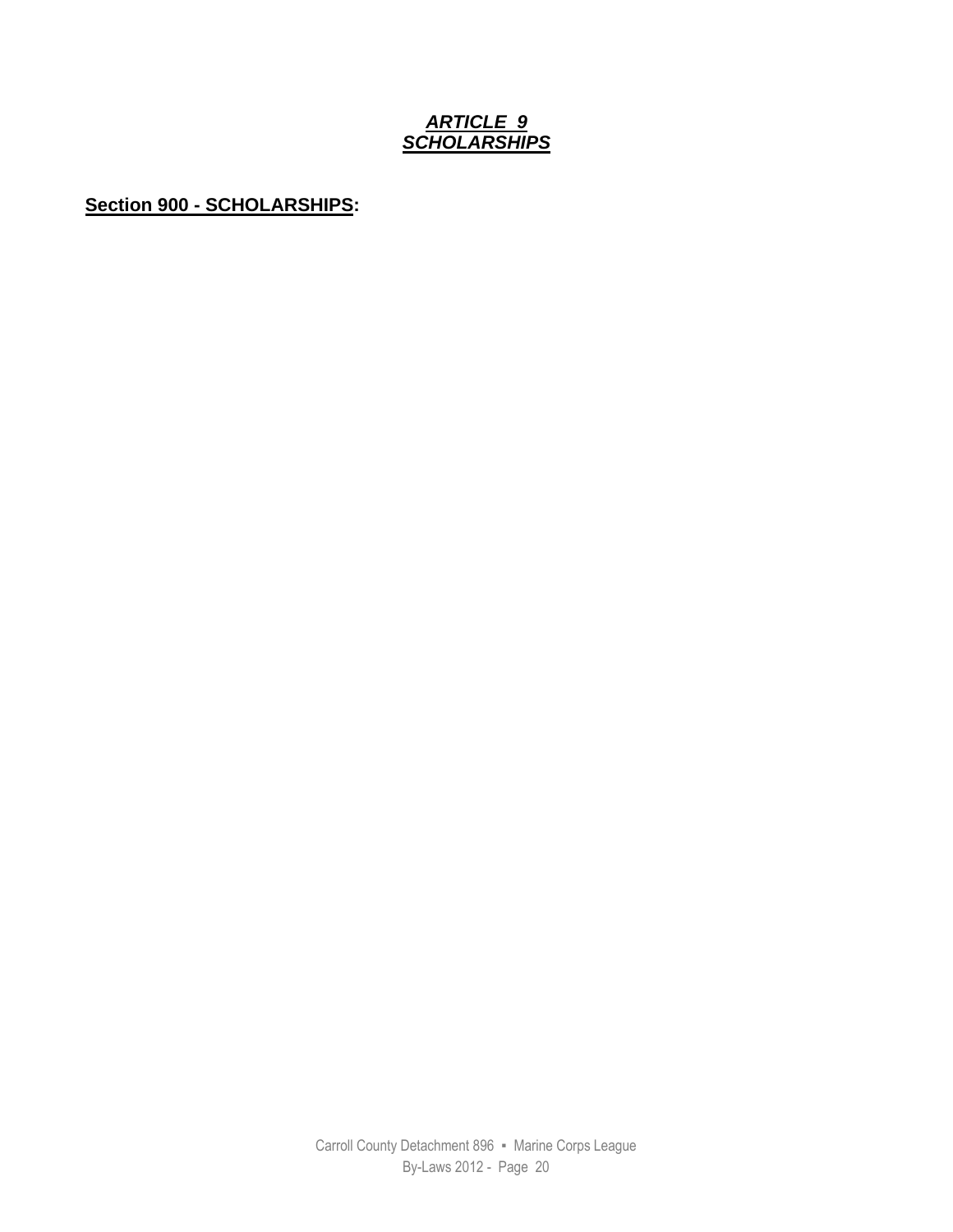## *ARTICLE 10 MARINE OF THE YEAR*

## **Section 1000 - DETACHMENT MARINE OF THE YEAR:**

- (a) The Detachment Marine of the Year Committee shall consist of all past Detachment and Department Marines of the Year who are members of the Detachment, with the current Detachment Marine of the Year as the chairman. The committee shall take nominations from the membership. The nominations shall be on secret ballot.
- (b) The Detachment Marine of the Year shall be honored at the meeting prior to the Department of Maryland Convention. He shall also be placed in nomination for Department Marine of the Year.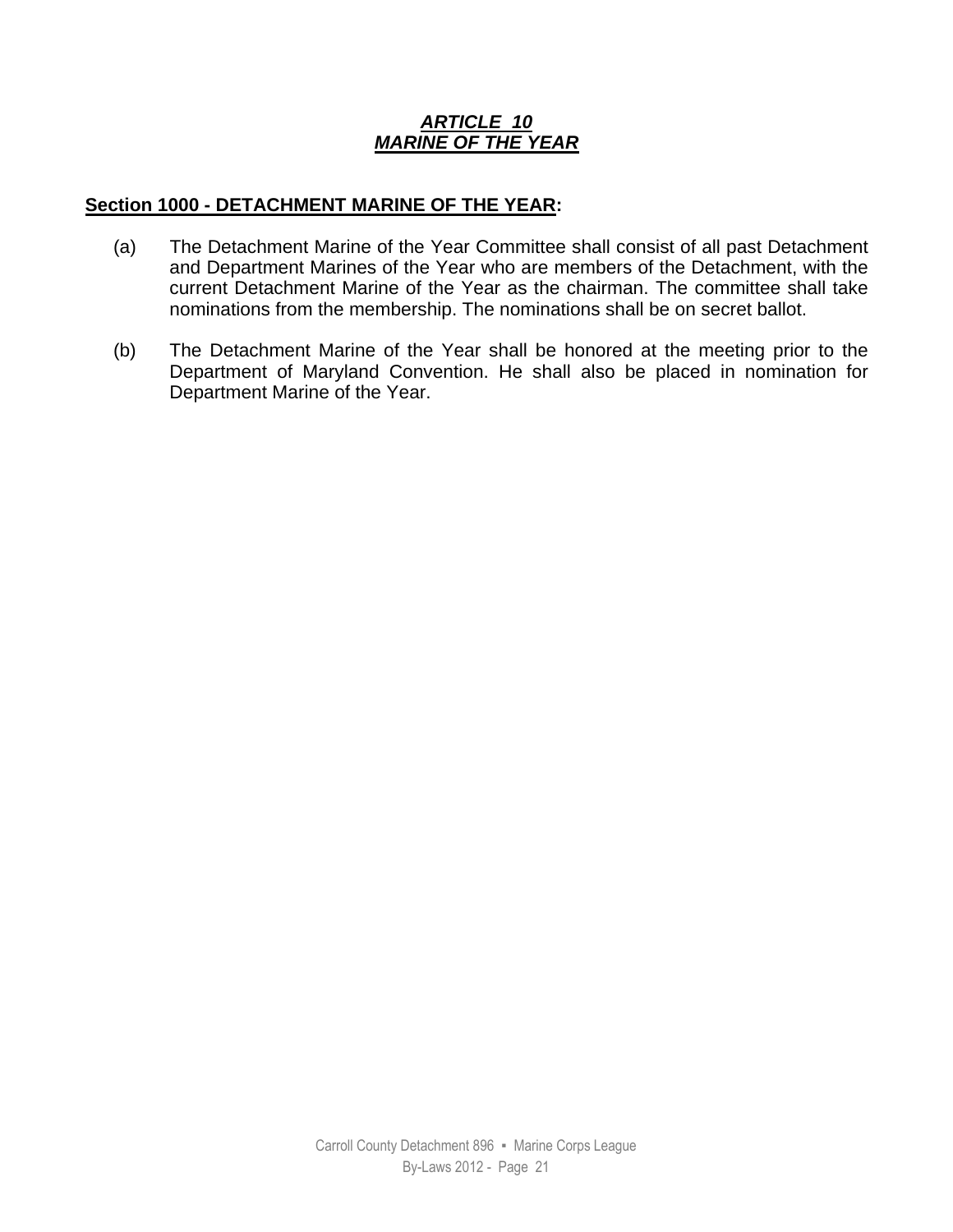## *ARTICLE 11 RECRUITER OF THE YEAR*

## **Section 1100 - DETACHMENT RECRUITER OF THE YEAR:**

- (a) The Detachment Recruiter of the Year shall be the member who recruited the most members for that fiscal year. The Detachment Commandant shall appoint the Junior Vice Commandant to keep an accurate count of recruited members.
- (b) The Detachment Recruiter of the Year shall be honored at the meeting prior to the Department of Maryland Convention. He shall also be placed in nomination for Department Recruiter of the Year if he has recruited at least five (5) new members.
- (c) The Detachment Recruiter shall also be placed in nomination for National Recruiter of the Year if he has recruited at least five (5) new members.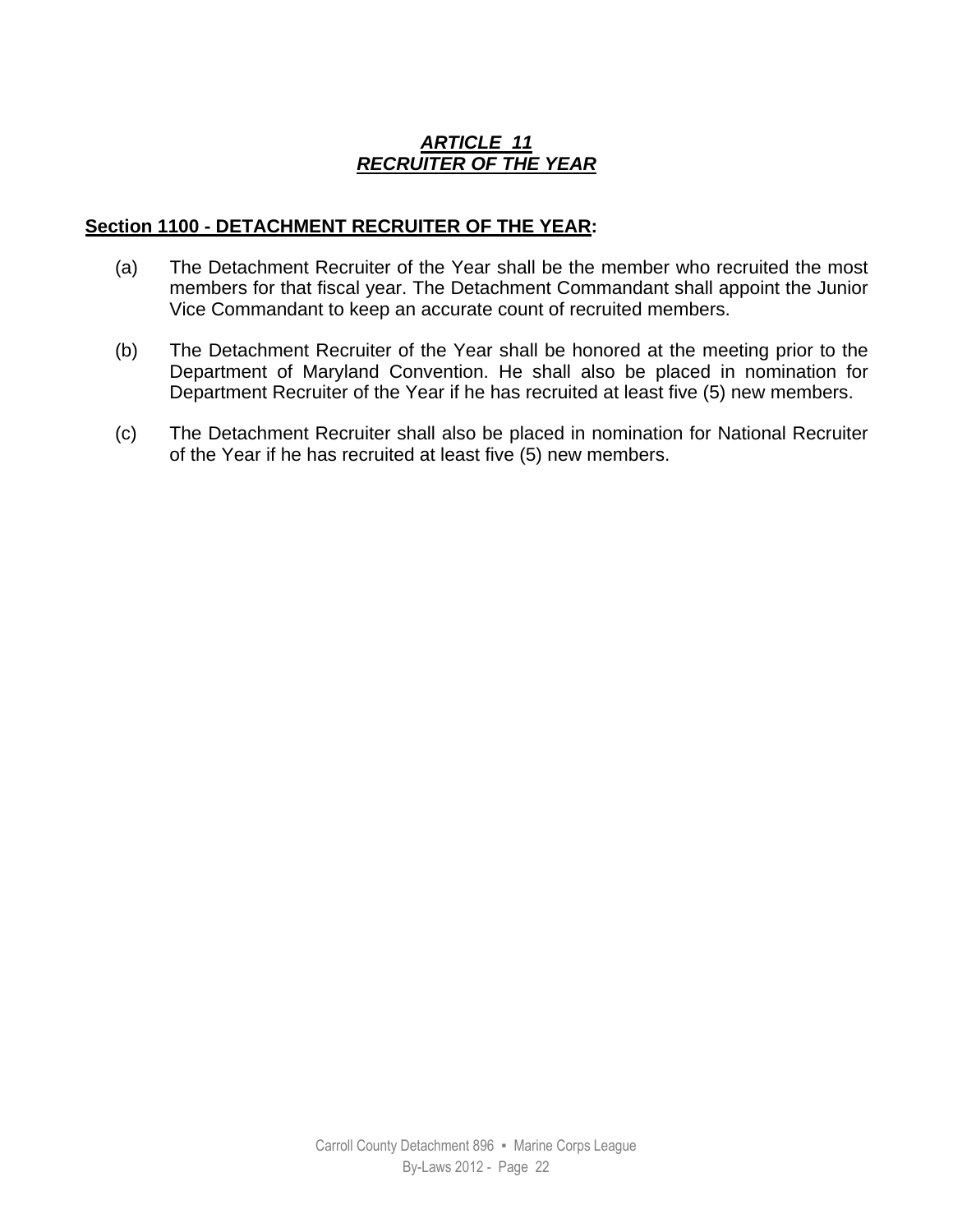## *ARTICLE 12 UNIFORMS*

## **Section 1200 - DETACHMENT UNIFORM:**

The Detachment encourages members to obtain regulation Marine Corps League uniforms.

- (a) Uniforms are NOT a condition of membership.
- (b) The Detachment shall encourage members to wear Marine Corps gear to meetings.
- (c) The Detachment Commandant shall prescribe the preferred uniform of the day for all Detachment functions.

#### **Section 1210 - UNIFORM REGULATIONS:**

The National Administrative Procedures dictate the correct wear of all Marine Corps League uniforms. The Detachment will always defer to the Uniform Guidelines incorporated in the National By-Laws and Administrative Procedures.